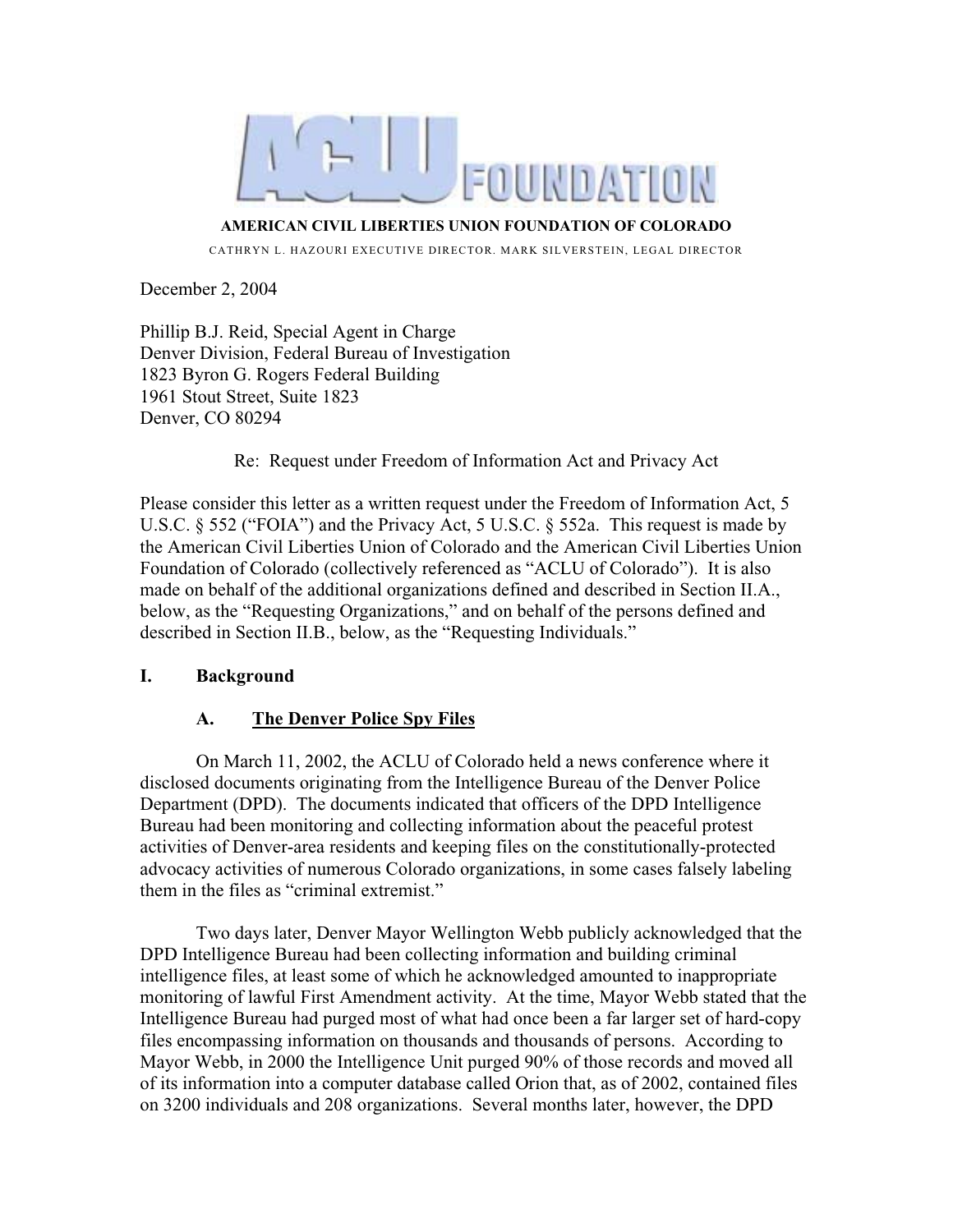Phillip B.J. Reid December 2, 2004 Page 2 of 24

disclosed that six file cabinets of additional hard-copy intelligence files in the DPD Intelligence Bureau had never been purged. With these hard-copy files included, it is estimated that the DPD Intelligence Bureau in 2002 maintained files on the activities of as many as 1000 organizations and close to 10,000 individuals.

In this document, the term "Spy Files" or "Denver Police Spy Files" refers to these documents maintained at the DPD Intelligence Bureau, many of which were classified as "criminal intelligence files." In fact, many of these files often had nothing whatsoever to do with real or suspected criminal activity but instead consisted solely of information about how Denver-area residents were lawfully exercising their First Amendment rights.

### **B. The Spy Files Lawsuit**

In response to disclosures about the Denver Police Spy Files, lawyers for the American Civil Liberties Union Foundation of Colorado filed a class action lawsuit in late March, 2002. The lawsuit, American Friends Service Committee v. City and County of Denver, No. 02-N-0740, United States District Court, District of Colorado, challenged the DPD's practice of collecting information, keeping files, and disseminating information about political views, political activities, and political associations that are not relevant to serious and reasonably suspected criminal activity. In this document, the term "Spy Files lawsuit" refers to this litigation.

## **C. The Spy Files Settlement Agreement**

In May, 2003, Judge Nottingham approved a negotiated settlement of the Spy Files lawsuit. The Settlement Agreement included a new written intelligence policy, negotiated by the parties, that would govern the activities of DPD officers. The Settlement Agreement and the new policy imposed restrictions on the collection, maintenance, and/or dissemination of information about the political views, political activities, or political associations of individuals and organizations. In most cases, collection or maintenance of such information is permitted only when the information is directly relevant to a list of specified criminal activities and there are facts amounting to reasonable suspicion that the individual or organization is involved in that criminal activity.

Some organizations and individuals choose to express their views by participating in symbolic acts of civil disobedience. Although such tactics are a time-honored and respected method by which participants in social and political movements have expressed their opinions, this form of expressive activity violates the criminal law and is not protected by the First Amendment. The new policy of the DPD Intelligence Unit, however, specifically forbids collecting and/or maintaining information about organizations or individuals "on the basis of involvement in expressive activity that takes the form of non-violent civil disobedience that amounts, at most, to a misdemeanor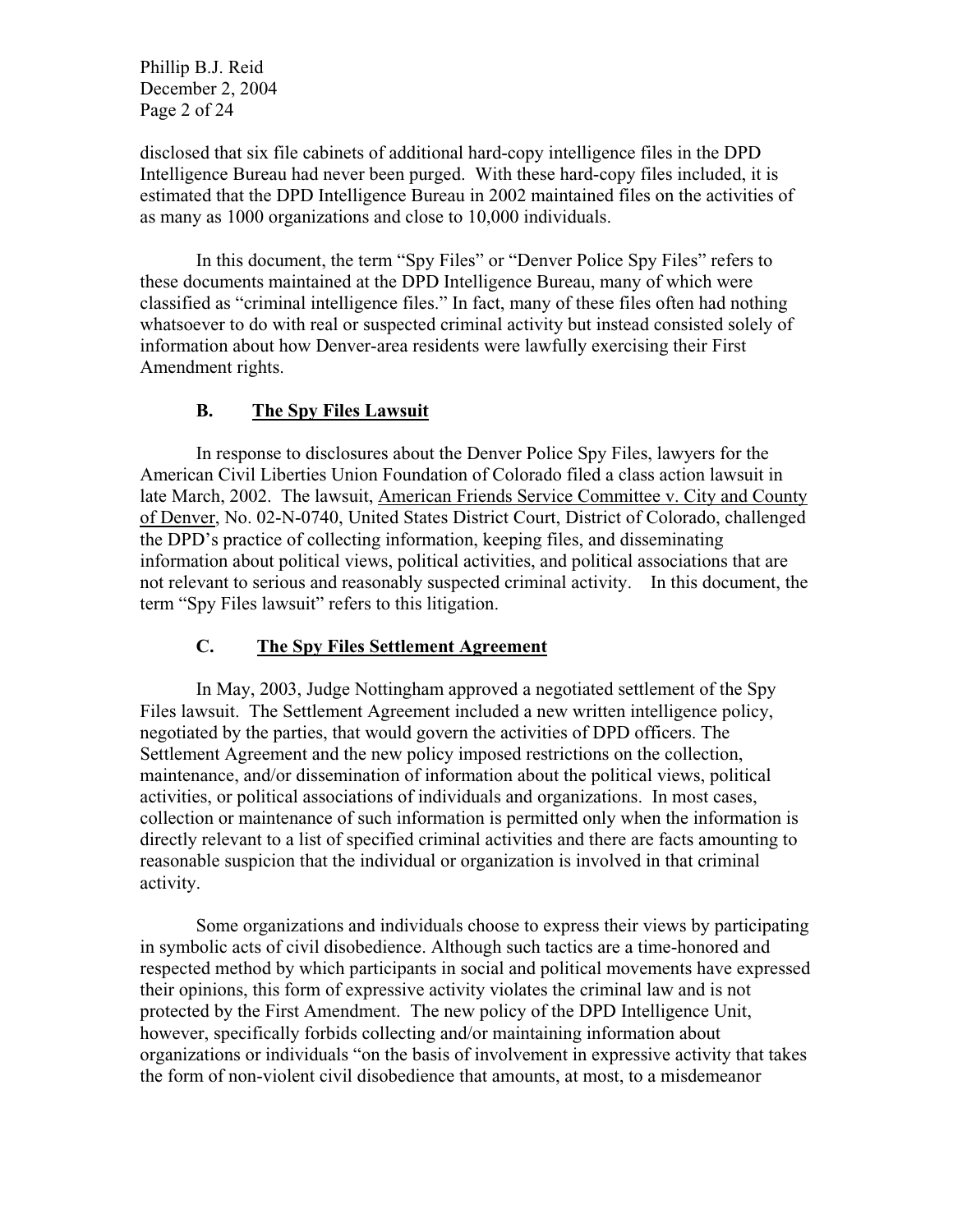Phillip B.J. Reid December 2, 2004 Page 3 of 24

offense." Denver Police Department, Policy 118.03, "Criminal Intelligence Information,"  $\S$  6.c.(5).

In this document, the term "Settlement Agreement" or "Spy Files Settlement Agreement" refers to this negotiated resolution of the Spy Files lawsuit. The term "DPD Intelligence Policy" refers to Policy 118.03, adopted as part of the Settlement Agreement.

### **D. Implications of the Spy Files Settlement Agreement for members of the DPD Intelligence Bureau who are assigned to the Denver JTTF**

The Denver Police Department participates in the Denver Joint Terrorism Task Force (JTTF). Since 1997, it has contributed the services of Tom Fisher, a detective with the DPD Intelligence Unit, to work full-time for the JTTF. According to a sworn declaration signed by Detective Fisher in connection with the Spy Files litigation, all of his work as a law enforcement officer since 1997 has been as a deputized federal agent working for the JTTF under the supervision of the FBI. Since at least the Spring of 2003, Denver has also been contributing the full-time services of a second officer from the DPD Intelligence Bureau, Detective Stephen MacKenna.

The Spy Files Settlement Agreement restricts Denver police officers from gathering information about First Amendment activities except under certain specified conditions. It is more restrictive than the Attorney General Guidelines that govern the FBI's gathering of information. Thus, pursuant to the Settlement Agreement, Denver police officers in general, and particularly officers assigned to the Intelligence Bureau, are prohibited from collecting, maintaining, or disseminating information that their counterparts at the FBI are permitted to collect, maintain, or disseminate.

Shortly after the Settlement Agreement was signed, a question arose about how it applies to the officers from the DPD Intelligence Bureau whom Denver assigns to work for the FBI as part of the Denver JTTF. At a meeting of the Denver Public Safety Review Commission on May 15, 2003, Denver Chief of Police Gerald Whitman stated emphatically that the Settlement Agreement applied to all Intelligence Bureau personnel, including the two officers assigned to JTTF. He stated that he had already instructed the two JTTF-assigned officers that they must comply with the Settlement Agreement.<sup>1</sup>

<sup>&</sup>lt;sup>1</sup> Chief Whitman stated as follows:

To clarify one other question that came up about JTTF . . . . I have already told the two detectives who work there: they are under this Policy. Their activity is controlled by the Denver Police Department, not the FBI. And that's clear with them. And I will certainly make it clear with the SAC [Special Agent in Charge] of the FBI over there. Now I know that I have a more restrictive policy to some degree than the JTTF operates under, under CFR. But my two detectives are bound by this policy – their activity, their collection of information, their sharing of information is controlled by the Police Department, not the FBI.

Statement of Gerald Whitman at the Denver Public Safety Review Commission, May 15, 2003, as quoted in the Third Denver Police Intelligence Bureau Audit Report, October 27, 2004, at p. 11.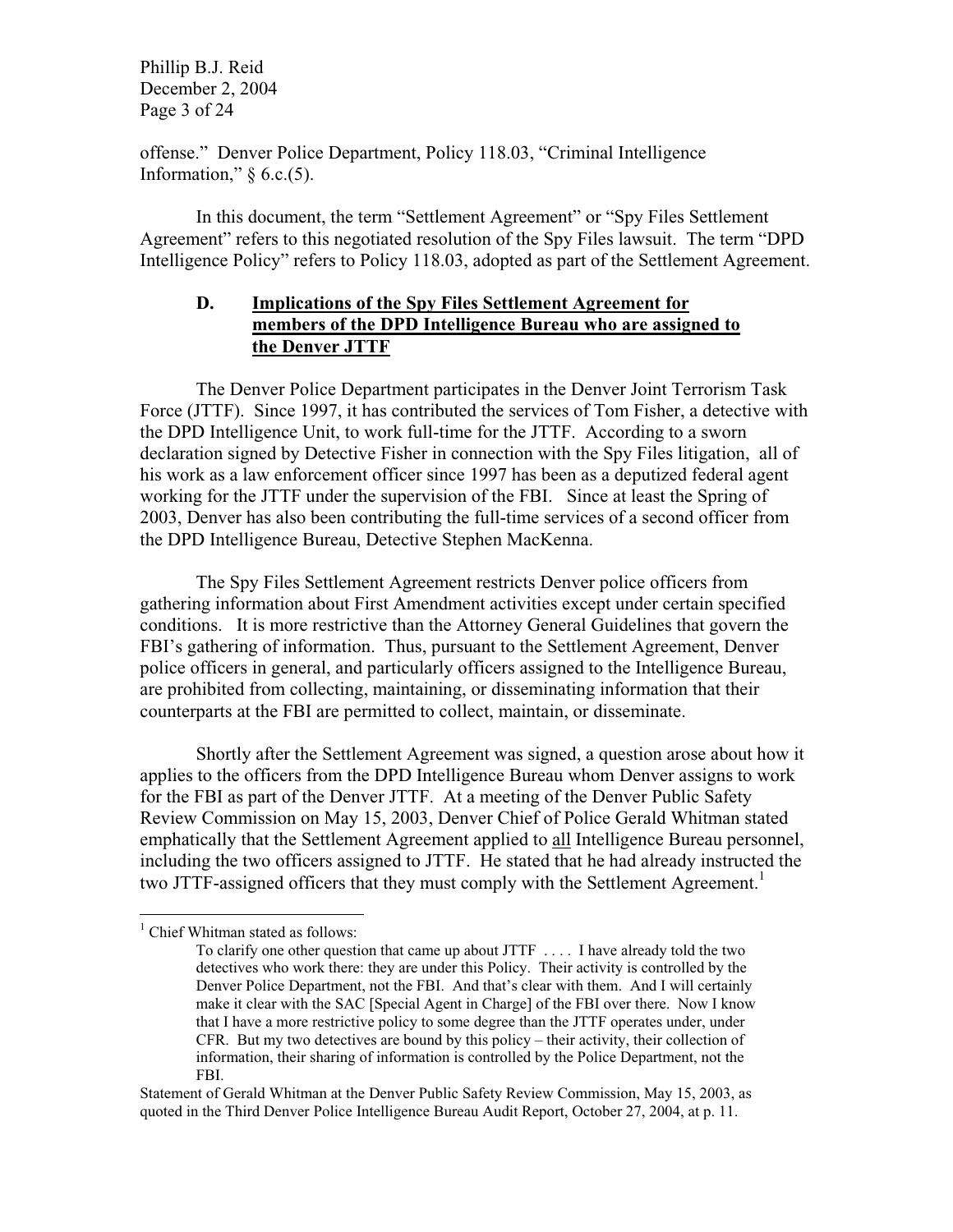Phillip B.J. Reid December 2, 2004 Page 4 of 24

Wallace Wortham, Denver City Attorney at the time, then addressed the same question at the same meeting of the Public Safety Review Commission. According to Mr. Wortham, the Settlement Agreement did not apply to the DPD officers assigned to JTTF. Mr. Wortham said that the information-collection activities of these officers would be governed solely by the rules and guidelines of the FBI.

### **E. Denver's Memorandum of Understanding with the JTTF**

In the hope of clarifying the role of DPD Intelligence Bureau officers assigned to the Denver JTTF, the ACLU of Colorado requested, pursuant to the Colorado Open Records laws, a copy of the Memorandum of Understanding between Denver and the FBI regarding Denver's participation in the JTTF. Chief Whitman declined to disclose the document, contending that disclosing the document would be "contrary to the public interest." The ACLU filed suit to force disclosure and finally obtained the Memorandum of Understanding in January, 2004.

The Memorandum of Understanding contemplates that officers from some jurisdictions might be bound by restrictions on investigative techniques or informationgathering that do not bind the FBI. It expressly states that officers from non-FBI agencies "shall be required to utilize only those investigative techniques consistent with their given standards and procedures." From this text, it appears that Denver's agreement with the JTTF would not be violated if the DPD officers assigned to JTTF were required to follow the Settlement Agreement and the DPD Intelligence Policy.

Nevertheless, there remains considerable doubt whether the DPD Intelligence officers assigned to JTTF have been carrying out their duties with the understanding that they must comply with the Settlement Agreement. On October 27, 2004, Steve Briggs of the Judicial Arbiter Group, Inc., submitted the Third Denver Police Intelligence Bureau Audit Report. These audits are required by the Settlement Agreement and the DPD Intelligence Policy. The auditor interviewed both DPD Intelligence Bureau officers who are assigned to JTTF:

"Both stated their understanding that when they are working with DJTTF they are subject only to federal guidelines, such as the United States Attorney General (AG) guidelines. The [DPD Intelligence] Policy does not apply. This is contrary to the understanding of Chief Whitman, as expressed to the Public Safety Review Commission at its meeting on May 15, 2003."

Steve Briggs, Third Denver Police Intelligence Bureau Audit Report, October 27, 2004, at p. 11.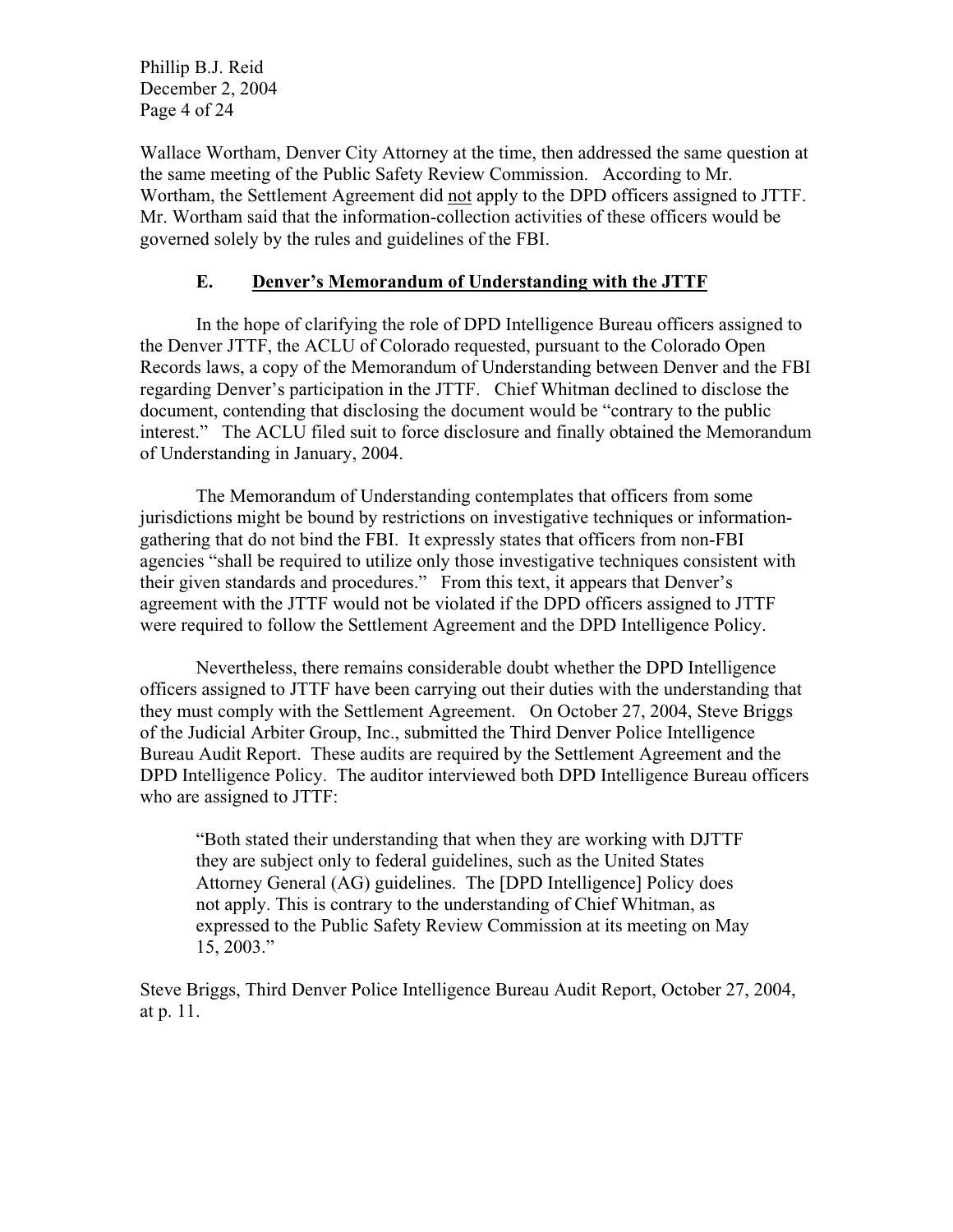Phillip B.J. Reid December 2, 2004 Page 5 of 24

## **F. Discovery from the Spy Files litigation indicates that the FBI and the Denver JTTF have been collecting information on peaceful political activities that have no connection to terrorism**

Discovery obtained in the course of litigating the Denver Spy Files case revealed that detectives assigned to the DPD Intelligence Bureau freely and frequently shared political surveillance information with their counterparts at numerous local, state, and federal law enforcement agencies, including the FBI. In most cases, the DPD maintained no systematic record of such intelligence-sharing and left no paper trail. Nevertheless, ACLU attorneys did obtain a number of documents from the DPD Intelligence Bureau, many of which are now public and posted on the ACLU of Colorado web site, that indicate that the FBI and the Denver JTTF have been collecting information on peaceful political activities that have no connection to terrorism. Descriptions of the contents of these documents, as well as links to the documents themselves, are available at http://www.aclu-co.org/spyfiles/fbifiles.htm.

1. One set of documents obtained in discovery in the Denver Spy Files case was stored in the DPD Intelligence Unit in a tabbed three-ring binder. One tab was labeled: "Colorado and local links: JTTF Active Case List." The pages in that section consist of printouts made in April, 2002, from the web sites of such local Colorado groups as Colorado Campaign for Middle East Peace, American Friends Service Committee, Denver Justice and Peace Committee, and the Human Bean Company.

2. Discovery in the Spy Files case also uncovered several emails originally sent by political activists discussing upcoming rallies or plans for meetings. Although these emails were originally directed to supporters and potential participants, law enforcement officers received them electronically and forwarded them, not only to the DPD Intelligence Bureau, but also to the FBI.

3. The Denver Spy Files case also revealed that intelligence officers from at least two dozen local, state, and federal law enforcement agencies in Colorado meet to swap political intelligence information at bimonthly meetings of a little-known organization known as the Multi-Agency Group Intelligence Conference (MAGIC). Agendas for these MAGIC meetings state that they are "limited to sharing of information on extremist groups (left-wing, right-wing, foreign)." Although the term "extremist groups" is not defined, MAGIC-related documents indicate that it includes peaceful protesters and law-abiding advocacy organizations who have no connection to criminal activity, such as the American Indian Movement, the American Friends Service Committee, End The Politics of Cruelty, and Amnesty International.

The ACLU of Colorado has obtained a sign-in sheet showing the names and affiliations of the persons in attendance at one MAGIC meeting held in 1992.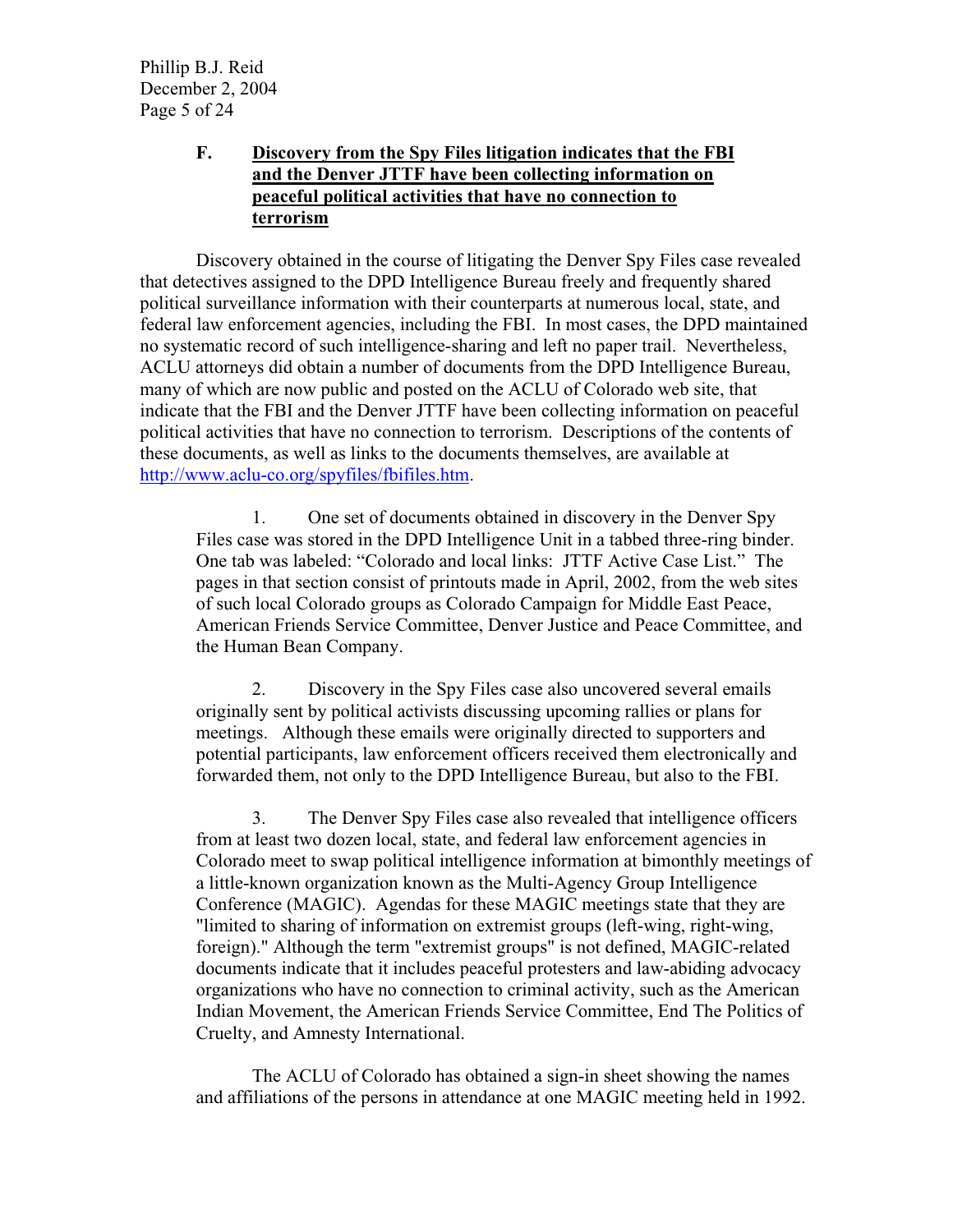Phillip B.J. Reid December 2, 2004 Page 6 of 24

> They include several law enforcement employees such as Ahmad Taha, Tim Delaria, George Kennedy, Dave Pontarelli, Donald Estep, and Jodie Furlong. These names also appear, 8-10 years later, on the emails discussed in the previous numbered paragraph, which show them receiving and forwarding information about innocent political activities to various law enforcement agencies, including the FBI. The ACLU of Colorado believes that JTTF officers now attend or receive briefings about the information exchanged at MAGIC meetings.

### **G. Information from another ACLU of Colorado lawsuit provides further confirmation that the Denver JTTF has collected information on peaceful political activities**

In 2000-2001, the Campaign for Labor Rights organized a national coalition to conduct a campaign of solidarity with union members who were fighting for better conditions at Chentex plants in Nicaragua. Groups participating in the campaign carried out dozens of nonviolent actions at Kohl's Department Stores that sold Chentexproduced clothing. In Colorado, Denver Justice and Peace Committee (DJPC) joined the campaign. At one DJPC-sponsored rally during the 2000 holiday shopping season at the Kohl's store in Golden, four persons dressed in Santa costumes showed up and vandalized Kohl's merchandise. As it began its investigation of the vandalism, the Golden Police Department quickly obtained the assistance and participation of JTTF agent Tom Fisher.

In a currently-pending ACLU lawsuit, DJPC challenges the validity of a search warrant that authorized Golden police to seize the organization's 800-person membership list as well as any papers, pamphlets, and posters that are "protest-related." After the search, the Golden police provided DJPC's membership list to JTTF Agent Tom Fisher for what one Golden detective referred to as "cross-referencing." Detective Fisher also asked for, and obtained from Kohl's, approximately 100 pages of documents detailing the constitutionally-protected activities that the Campaign for Labor Rights had organized around the country.

## **H. The FBI Intelligence Bulletin dated October, 2003**

In anticipation of antiwar rallies scheduled to take place around the country in October 2003, the FBI issued a detailed "Intelligence Bulletin" that it distributed to state and local law enforcement agencies. The memo, titled "Tactics Used During Protests and Demonstrations," asks police to "be alert" to "possible indicators of protest activity." Although the memo discusses some specific forms of possible criminal activity such as trespass and vandalism, it warns that even peaceful civil disobedience "can create a climate of disorder." The memo also details legitimate activities that are protected by the First Amendment, such as "us[ing] the internet to recruit, raise funds, and coordinate their activities" and "fundraising in support of the legal defense of accused protesters." It describes activists' videotaping of police officers as an "intimidation technique" and warns that it may be used "for documenting potential cases of police brutality and for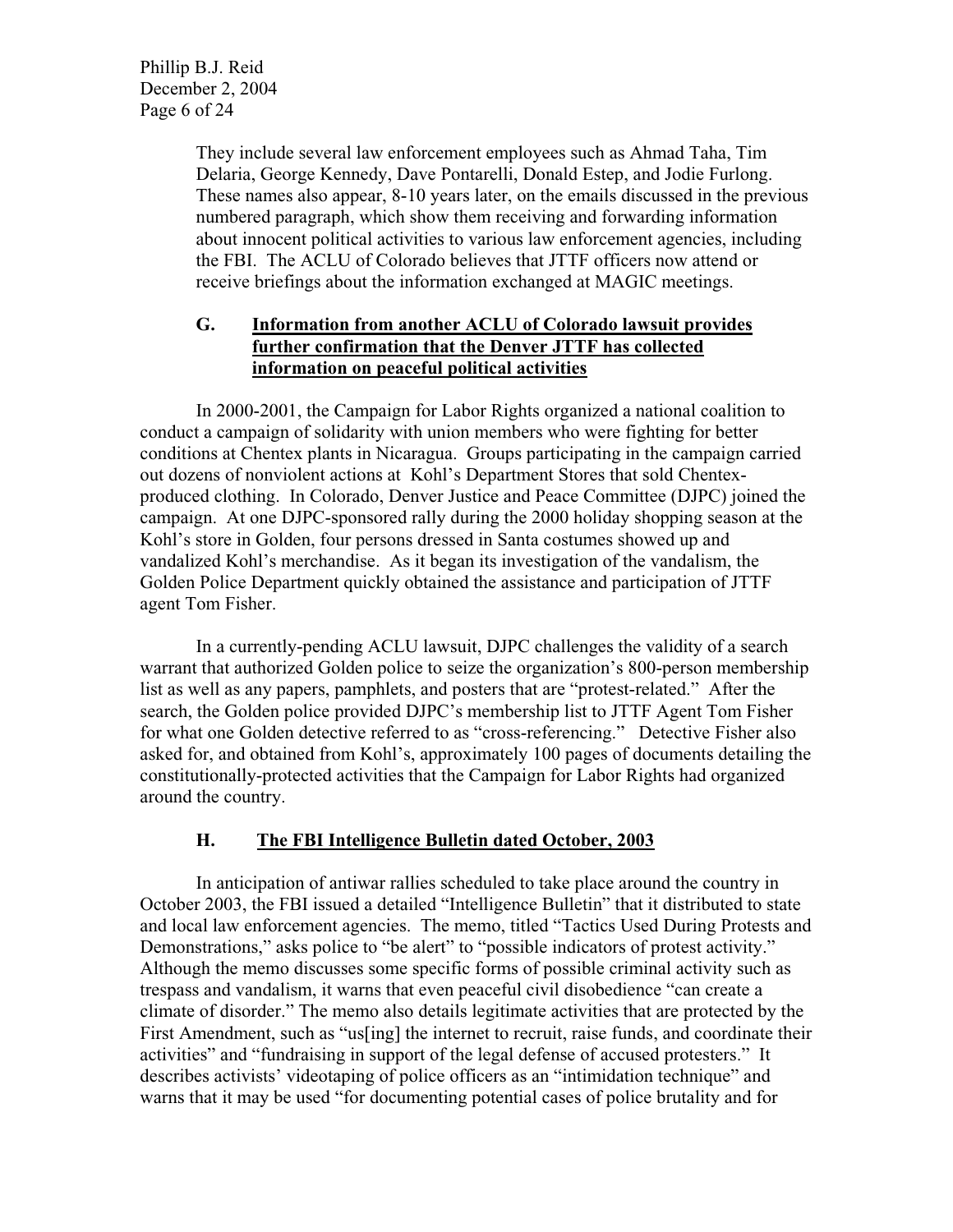Phillip B.J. Reid December 2, 2004 Page 7 of 24

distribution of information over the internet." After asking law enforcement to be on the lookout for "these possible indicators of protest activity," the memo concludes by asking all law enforcement officers to "report any potentially illegal acts to the nearest FBI Joint Terrorism Task Force."

Many law enforcement agencies likely interpreted this memorandum as an invitation to provide the Joint Terrorism Task Force with information about constitutionally-protected political activities and peaceful expressive activities that have no connection to terrorism. Even in the portion of the memorandum that refers to "potentially illegal acts," the JTTF invites law enforcement agencies to provide information about plans for peaceful symbolic non-violent civil disobedience. In Colorado, organizations that planned and carried out peaceful nonviolent civil disobedience in protest of the war on Iraq later learned that police officers working undercover for Denver-area local law enforcement agencies had infiltrated their groups; participated in their non-violence training; and in some cases had even pretended to submit to "arrest." The FBI's memo of October, 2003, provides grounds to believe that information obtained by local law enforcement agencies in the course of such undercover work, as well as additional information on political activities with no connection to terrorism, may have been forwarded to the Denver JTTF.

#### **I. The Denver JTTF's questioning of activists, summer 2004**

On July 22, 2004, two separate teams of JTTF agents, accompanied by Denver police officers, some of whom were dressed in SWAT gear, simultaneously appeared at two neighboring residences in Denver that are home to a number of young political activists who have participated in local rallies and demonstrations. At the first residence, the JTTF agents gathered together everyone who was present (both residents and some guests) and posed three questions. Are you planning to commit any crimes at the upcoming Democratic and Republican conventions in Boston and New York? Do you know anyone who is planning any crimes? Are you aware that you commit a crime if you have some information but fail to tell the FBI? The JTTF agents had a stack of approximately two dozen pages, each of which contained a photograph and what appeared to be narrative text pertaining to the individual pictured. One resident said that the photos she was able to view resembled persons she did not know but had seen at lawful demonstrations in Denver. When the young people declined to provide their names, the FBI responded that they would therefore have to use more "intrusive means" to complete their job.

One of the DPD Intelligence officers working full-time for the JTTF, Detective Stephen MacKenna, participated in the visit to the second home, where JTTF agents asked basically the same questions. MacKenna told one of the residents that the FBI had the address "in the file" from a flyer advertising a meeting that was circulated on the Auraria campus a year earlier.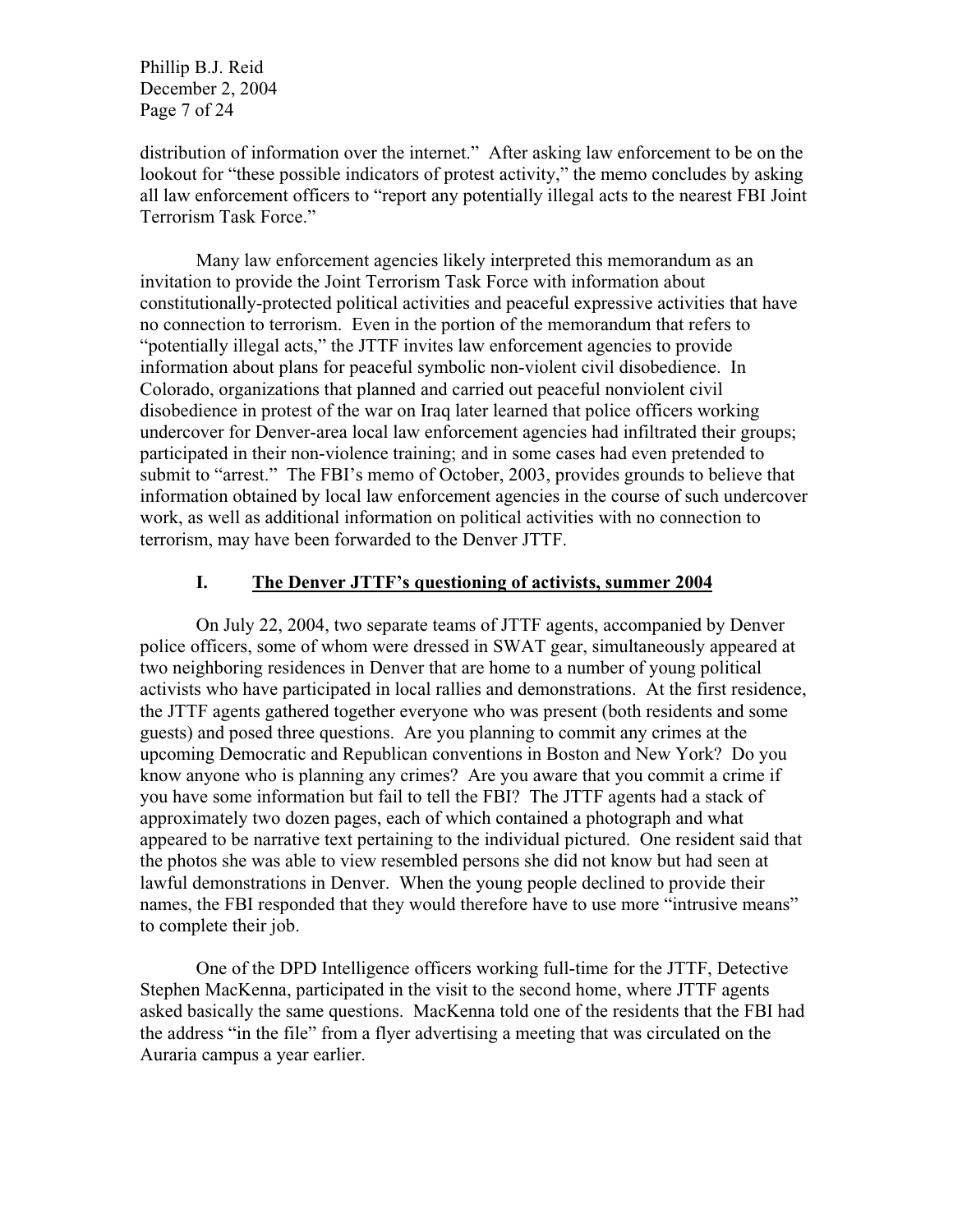Phillip B.J. Reid December 2, 2004 Page 8 of 24

The next day, a JTTF agent visited a third activist at his workplace in Fort Collins to ask similar questions. JTTF agents made similar visits and telephone calls to additional activists not only in Colorado, but in at least five additional states. After a number of media inquiries, the FBI acknowledged that "JTTFs in several states" were assigned the job of conducting these and other interviews, though the FBI denied that the individuals were targeted for questioning because of their political views or associations.

After an article about the JTTF program of questioning political activists appeared on the front page of the New York Times, three members of the House Judiciary Committee called for a Justice Department investigation to determine whether the JTTF was engaged in "systematic political harassment and intimidation of legitimate antiwar protesters."

### **J. Labeling nonviolent protesters as "members of a terrorist organization" in the FBI's Violent Gang and Terrorist Organization File (VGTOF)**

There is evidence that the FBI has labeled nonviolent protesters as "members of a terrorist organization" in a computerized FBI-maintained database called the Violent Gang and Terrorist Organization File ("VGTOF"). Similarly, there is evidence that the FBI has labeled organizations as "terrorist" in this database even when they are engaged solely in peaceful expression of views that has no connection with terrorism.

Whenever a police officer performs a routine computer check of names or vehicles at a traffic stop, the VGTOF database is among the databases that are searched. Although the VGTOF database was originally begun in 1995 for the primary purpose of tracking violent criminal street gangs that plague urban communities, the FBI in 2002 began expanding the number of persons entered in the database because of their perceived connection to domestic "terrorism." According to the Wall Street Journal, by the spring of 2003, VGTOF contained the names of 7000 persons listed as terrorists, including persons who had no criminal record. Ann Davis, "Data Collection Is Up Sharply Following 9/11," The Wall Street Journal, May 22, 2003, at B1.

An FBI memo obtained by the ACLU of Colorado during the Spy Files lawsuit lists 11 categories of what the FBI called "extremists" that had recently been added to the VGTOF database: 1) "Anarchists," 2) "Militia," 3) "White Supremacist," 4) "Black Extremist," 5) "Animal Rights Extremist," 6) "Environmental Extremist," 7) "Domestic Extremist," 8) "Radical Islamic Extremist," 9) "European Origin Extremist," 10) "Latin Origin Extremist," and 11) "Asian Origin Extremist." None of the terms are defined. See http://www.aclu-co.org/spyfiles/Documents/20382.pdf. The memo asks law enforcement agencies to notify the Joint Terrorism Task Force whenever any officers encounter any person listed in the VGTOF database.

A memo obtained by the ACLU of Colorado in the Spy Files Litigation documents a Denver patrol officer's receipt of a VGTOF "hit" during a routine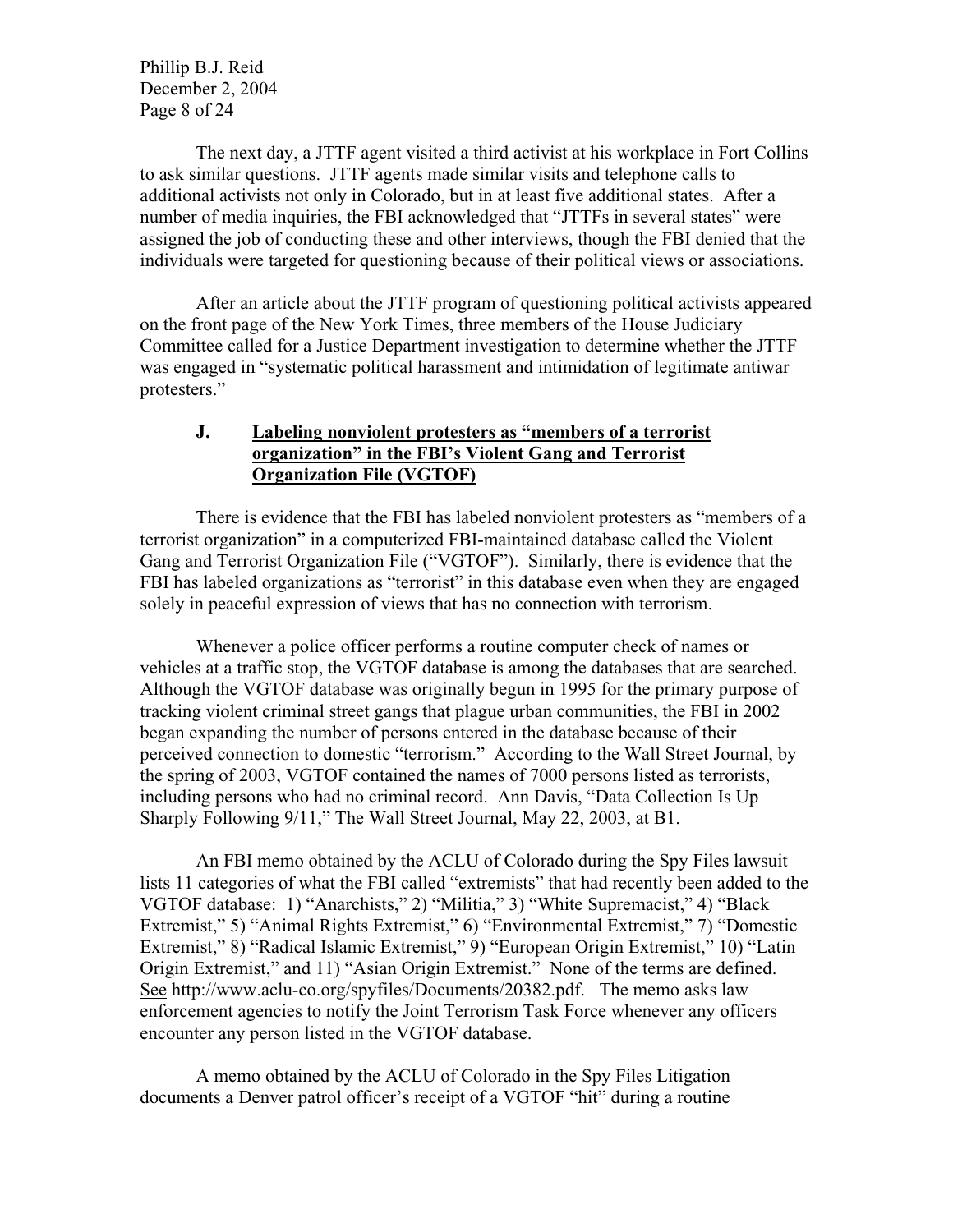Phillip B.J. Reid December 2, 2004 Page 9 of 24

investigation of a fender-bender. According to the memo, when the officer ran a computer check on one of the drivers, "a caution warning came up, stating he was a member of a terrorist organization."<sup>2</sup>

An almost identical warning was returned in 2002 after a routine computer check of William Sulzman, a former Catholic priest whose history of protest activity reflects a consistent commitment to peace and nonviolence. As he sat in a patrol car, Sulzman heard the radio report come back, saying that the FBI listed Sulzman as a "member of a terrorist organization." Although Sulzman has been arrested and convicted in connection with protest activity, his violations of the law have always been limited to nonviolent civil disobedience.

# **II. Requesting Organizations and Requesting Individuals**

## **A. Requesting Organizations**

This request for documents and information covers documents referring to or relating to a number of specific organizations, which are referenced collectively as the "Requesting Organizations." The Requesting Organizations are the following:

- 1. Rocky Mountain Animal Defense, also known as RMAD, is based on Boulder, Colorado. It works to end human-imposed suffering of animals in the Rocky Mountain region, though public education, investigation and research, the legislative process, direct action, and appeals to reason and compassion. Falsely labeled as "criminal extremist" by the Denver Police Department (DPD) Intelligence Unit, the group's members, its peaceful protests, and its constitutionally-protected organizing activities were the subject of numerous pages in the Denver Police Spy Files. Some of those pages, including emails discussed in Section I.F.2, above, indicated that copies were sent to the FBI.
- 2. Campaign for Labor Rights based in Washington, D.C., works through public education and leafleting/picketing campaigns to inform and mobilize grassroots activists in solidarity with major, international antisweatshop struggles. As indicated in Section I.G., above, JTTF Agent Tom Fisher received approximately 100 pages of documents detailing the

 $2^2$  The memo was written in August, 2002, after the Spy Files controversy and the pending litigation had already prompted the DPD Intelligence Bureau to stop adding information to its computerized Spy Files database. Discovery in the Spy Files litigation revealed that the subject of the patrol officer's memo had already been entered into the Spy Files computer database, where he was listed as a member of an organization that Denver police listed as "militia." The only information about this organization available in the Spy Files, however, documented only its lawful advocacy for Second Amendment rights. There was no information in the Spy Files supporting the labeling of the group as either a "militia" group or a terrorist organization of any kind.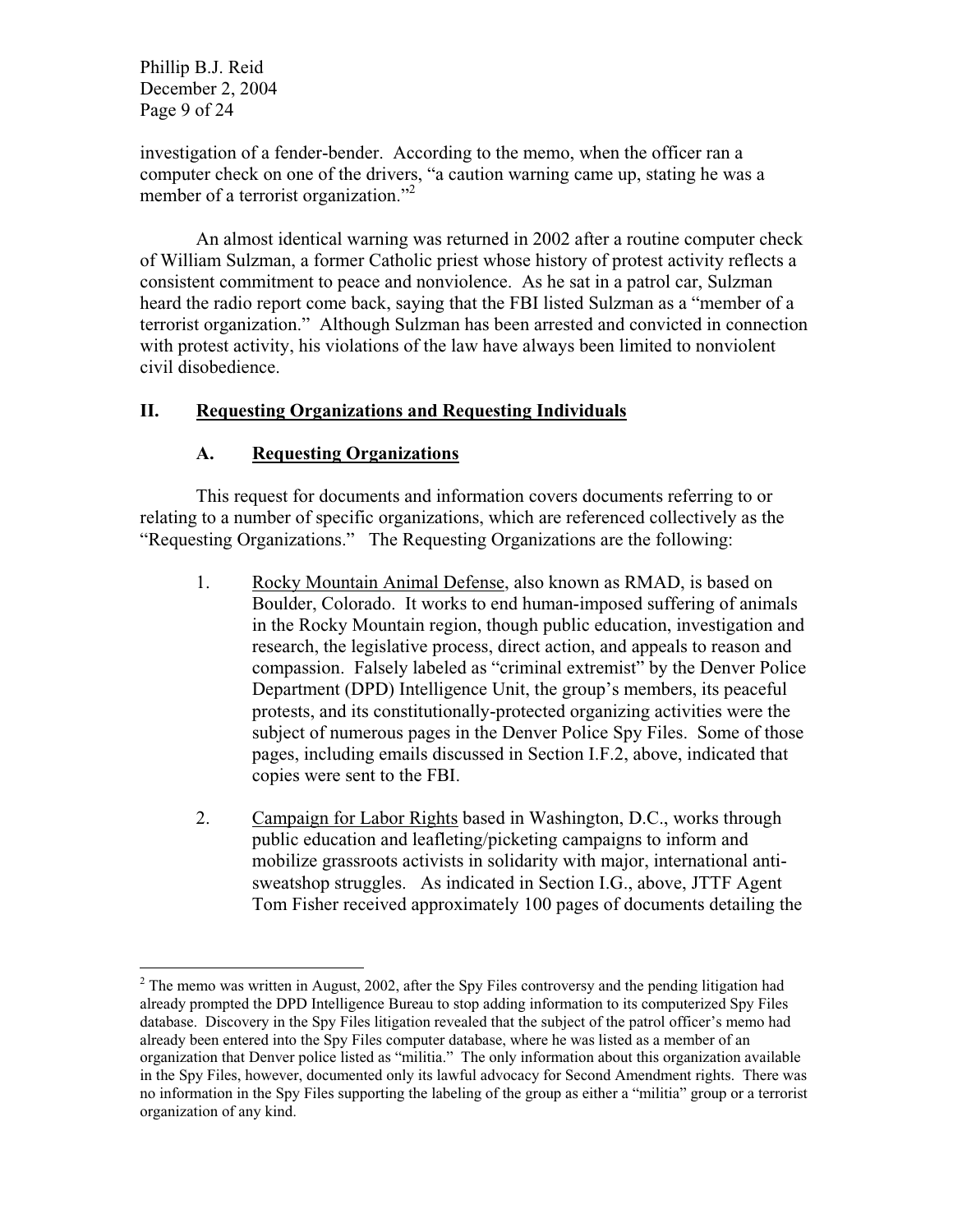Phillip B.J. Reid December 2, 2004 Page 10 of 24

> constitutionally-protected activities that the Campaign for Labor Rights has organized around the country.

3. Denver Justice and Peace Committee, Inc., also known as DJPC, began as a grass-roots interfaith organization in the early 1980s. It promotes human rights, economic justice and lasting peace in Latin America through education, solidarity projects, and nonviolent activism.

As indicated in Section I.G., above, DJPC is currently challenging the validity of a search warrant that authorized Golden police to seize the organization's 800-person membership list as well as any papers, pamphlets, and posters that are "protest-related." After the search, the Golden police provided DJPC's membership list to the JTTF for what one Golden detective referred to as "cross-referencing." In addition, documents regarding DJPC appear in the DPD Intelligence Unit file from 2002, described above in Section I.F.1., that is titled "Colorado and local links: JTTF Active Case List."

4. American Friends Service Committee, also known as AFSC, winner of the Nobel Peace Prize in 1947, carries out service, development, social justice, and peace programs throughout the world. Founded by Quakers in 1917, its work is based on the Quaker belief in the worth of every person and faith in the power of love to overcome violence and injustice.

As one of the plaintiffs in the Denver Spy Files case, AFSC learned that the DPD Intelligence Bureau had long monitored the group's Colorado activities, had falsely labeled it as "criminal extremist," and had compiled an extensive file, complete with photographs and names, addresses, and license plate numbers of participants in AFSC events. The political activities of AFSC are listed as a subject for discussion on a document that appears to be an agenda for a meeting of the intelligence-sharing organization know as MAGIC described above in Section I.F.3. Documents detailing AFSC events appear in the DPD Intelligence Unit file from 2002, described above in Section I.F.1., that is titled "Colorado and local links: JTTF Active Case List." In addition, it is likely that the JTTF has collected information about AFSC's peaceful antiwar activities pursuant to the "Intelligence Bulletin" discussed in Section I.H., above.

5. Colorado Campaign for Middle East Peace has been active in Colorado since the early 1990s. It has sponsored numerous peaceful demonstrations and vigils to raise public awareness about the effects of United States policies in the Middle East, with a focus on Iraq and Palestine.

The Denver Spy Files revealed that the organization was a frequent target of political surveillance by Denver police, and pages detailing the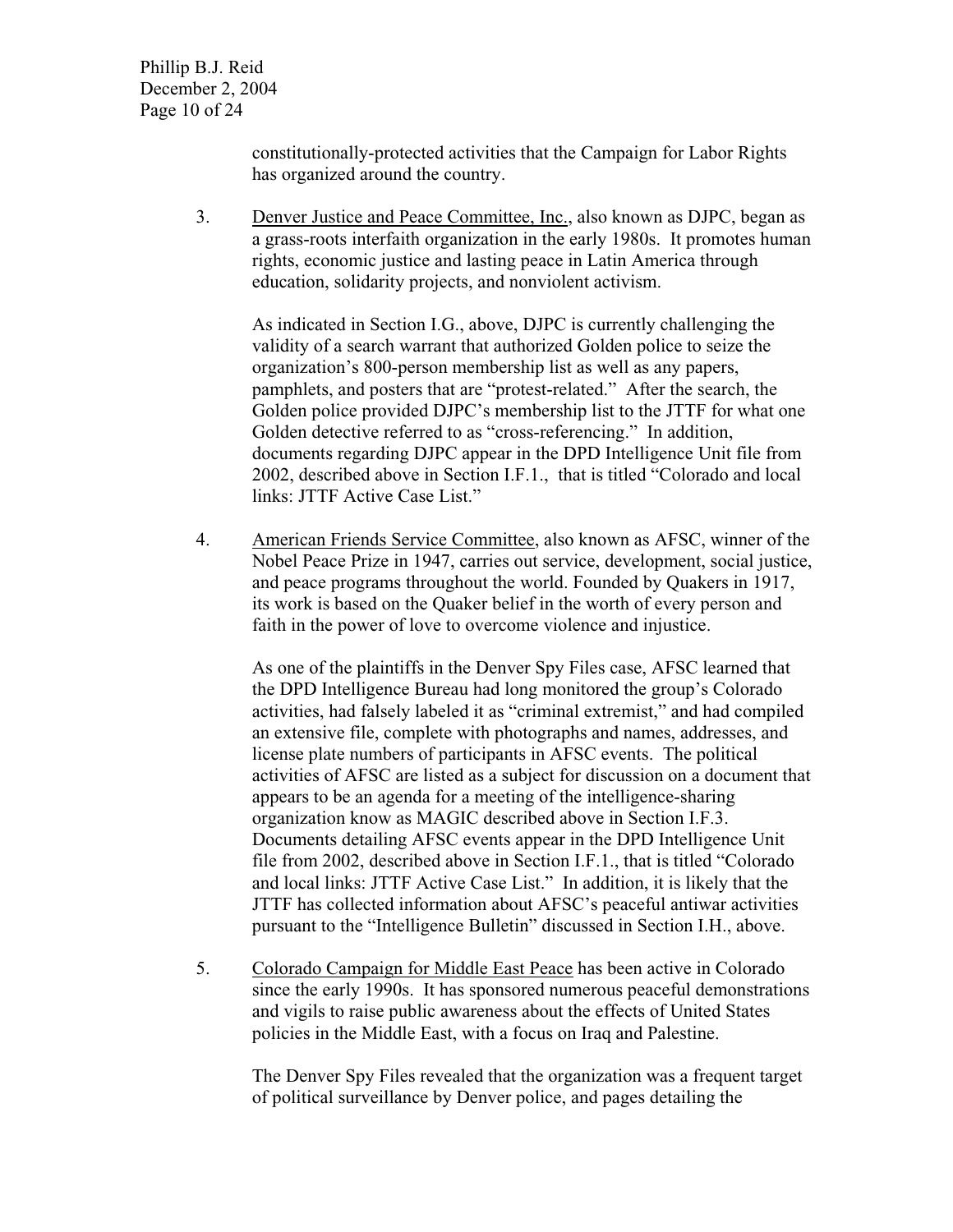Phillip B.J. Reid December 2, 2004 Page 11 of 24

> organization's First Amendment activities appear in the 2002 DPD Intelligence Bureau file titled "Colorado and local links: JTTF Active Case List." See Section I.F.1, above. It is also likely that the JTTF has collected information about the group's peaceful antiwar activities pursuant to the "Intelligence Bulletin" discussed in Section I.H., above.

6. Chiapas Coalition is a Denver-based organization that conducts education and advocacy activities in support of the human rights struggle of indigenous persons in the Mexican state of Chiapas. It has organized many vigils and rallies outside the Mexican consulate in Denver.

The Denver Spy Files litigation uncovered numerous documents confirming that the DPD Intelligence Bureau, which falsely labeled the Chiapas Coalition as "criminal extremist," regularly monitored its activities and kept files on members and participants. When activists conducted a meeting with officials at the Mexican consulate to discuss the situation in Chiapas, the DPD sent an undercover officer to attend. The Denver Police freely shared their information about Chiapas Coalition with other law enforcement agencies. An apparent agenda for a MAGIC meeting lists "Chiapas" and "Mexican Consulate" as items for discussion. Documents related to Chiapas Coalition appear in a DPD Intelligence Unit file compiled in 2002 that is titled "JTTF Active Case List."

7. End the Politics of Cruelty, also known as EPOC is a Denver-based human rights organization that conducts rallies, educational programs, demonstrations, and other activities to promote its views. In recent years it has focused on issues of police accountability in Denver.

EPOC was a plaintiff in the Denver Spy Files lawsuit, which uncovered documents demonstrating that the DPD Intelligence Bureau had falsely labeled the group as "criminal extremist." The Denver police also shared information about the group's First Amendment activities with dozens of law enforcement agencies participating in MAGIC, see Section I.F.3., above. Several pages of documents discussing an EPOC-sponsored program titled "Denver Activist Legal Trainings" appear in the DPD Intelligence Bureau filed compiled in 2002 that is titled "JTTF Active Case List." See Section I.F.1., above.

8. The Human Bean Company, with a retail store at 218 S. Broadway, is a leading Denver example of the growing "fair trade" movement. It supports the struggle of indigenous persons in Chiapas, Mexico by providing a direct commercial outlet for their locally-produced coffee, honey, and other products. Meetings of the Chiapas Coalition have been held at the store, and it was a target of surveillance and monitoring by the DPD's Intelligence Unit. Documents about The Human Bean Company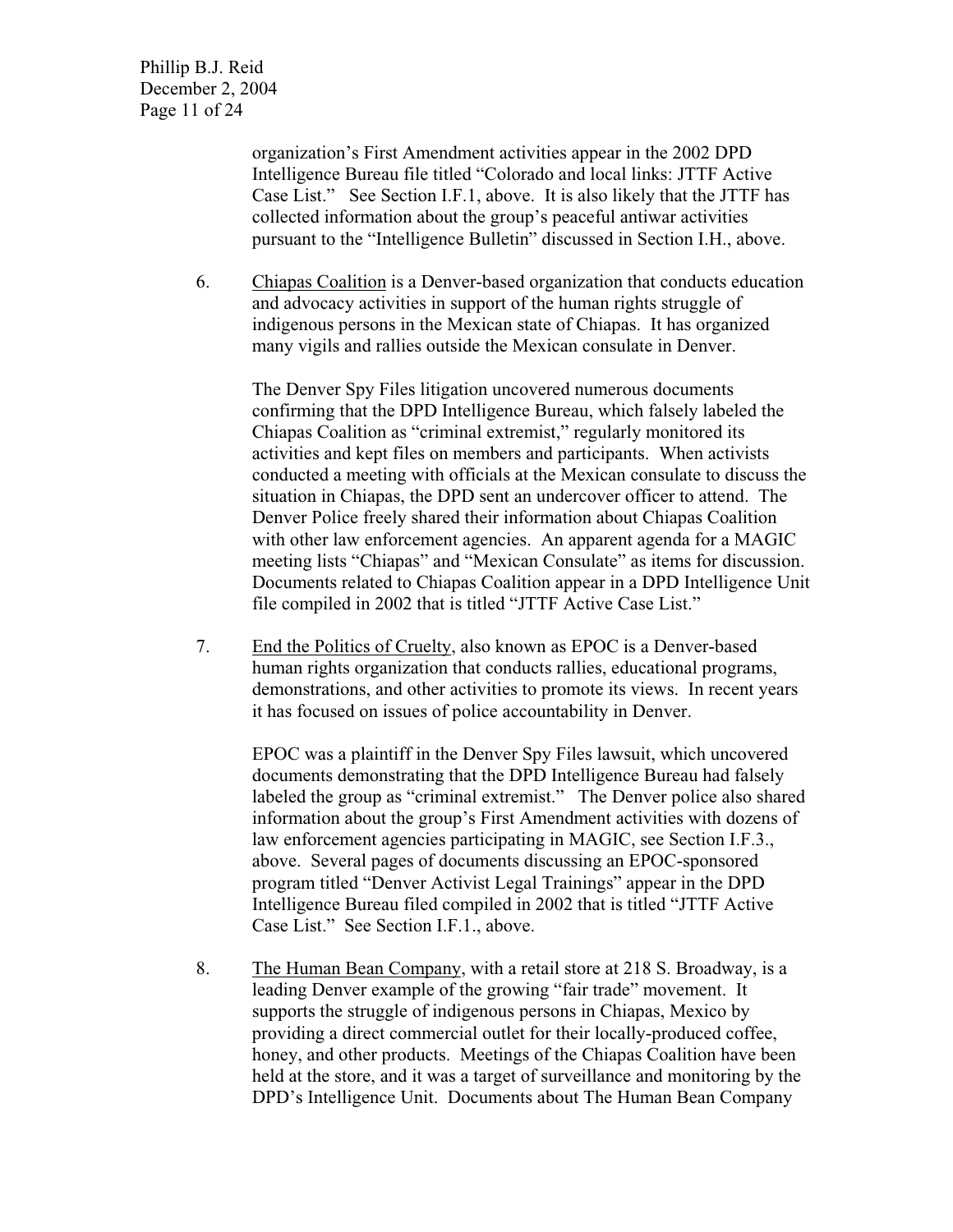Phillip B.J. Reid December 2, 2004 Page 12 of 24

> appear in a DPD Intelligence Bureau file compiled in 2002 titled "JTTF Active Case List."

9. American Indian Movement of Colorado, also known as AIM or Colorado AIM, is the subject of one of the most voluminous of the Denver Spy Files, which falsely labeled the organization as "criminal extremist." Among other activities, AIM has been active in nonviolent efforts to end the celebration of October 12 as Columbus Day.

The Spy Files revealed that Denver police shared information about AIM's political activities not only with the FBI, but also with intelligence officers from a wide variety of federal, state, and local law enforcement agencies in Colorado, including participants at meetings of MAGIC discussed above in Section I.F.3. Several pages of documents discussing an AIM co-sponsored program titled "Denver Activist Legal Trainings" appear in a DPD Intelligence Bureau file compiled in 2002 titled "JTTF Active Case List."

- 10. Ancient Forest Rescue, labeled falsely in the Denver Spy Files as "criminal extremist," is an environmental organization dedicated to preserving the biodiversity and ecosystems of Colorado's forests and road less areas through education, litigation, and nonviolent direct action. Information from the Denver Spy Files indicates that the organization's activities have been a target of surveillance by the FBI as well as the DPD Intelligence Unit.
- 11. Transform Columbus Day (TCD) is a coalition of organizations, including Colorado AIM, working to raise public consciousness about the actions of Christopher Columbus and his legacy of oppression and subjugation of Native Americans and to end official celebration of October 12 as Columbus Day. An email sent to supporters about events planned by Transform Columbus Day in 2002 was received by law enforcement officers and forwarded to the FBI. See Section I.F.2., above.
- 12. Dandelion Center is a Denver-based social action group that focuses on human rights and civil liberties issues. It sponsors educational forums, produces and distributes literature; organizes rallies and demonstrations; and sponsors training on legal and medical issues for participants in public demonstrations. Several pages of documents discussing a Dandelion Center co-sponsored program titled "Denver Activist Legal Trainings" appear in a DPD Intelligence Bureau file compiled in 2002 titled "JTTF Active Case List."
- 13. Creative Resistance is an activist student organization with a presence at three Colorado college campuses. It began in 2002 as an antiwar group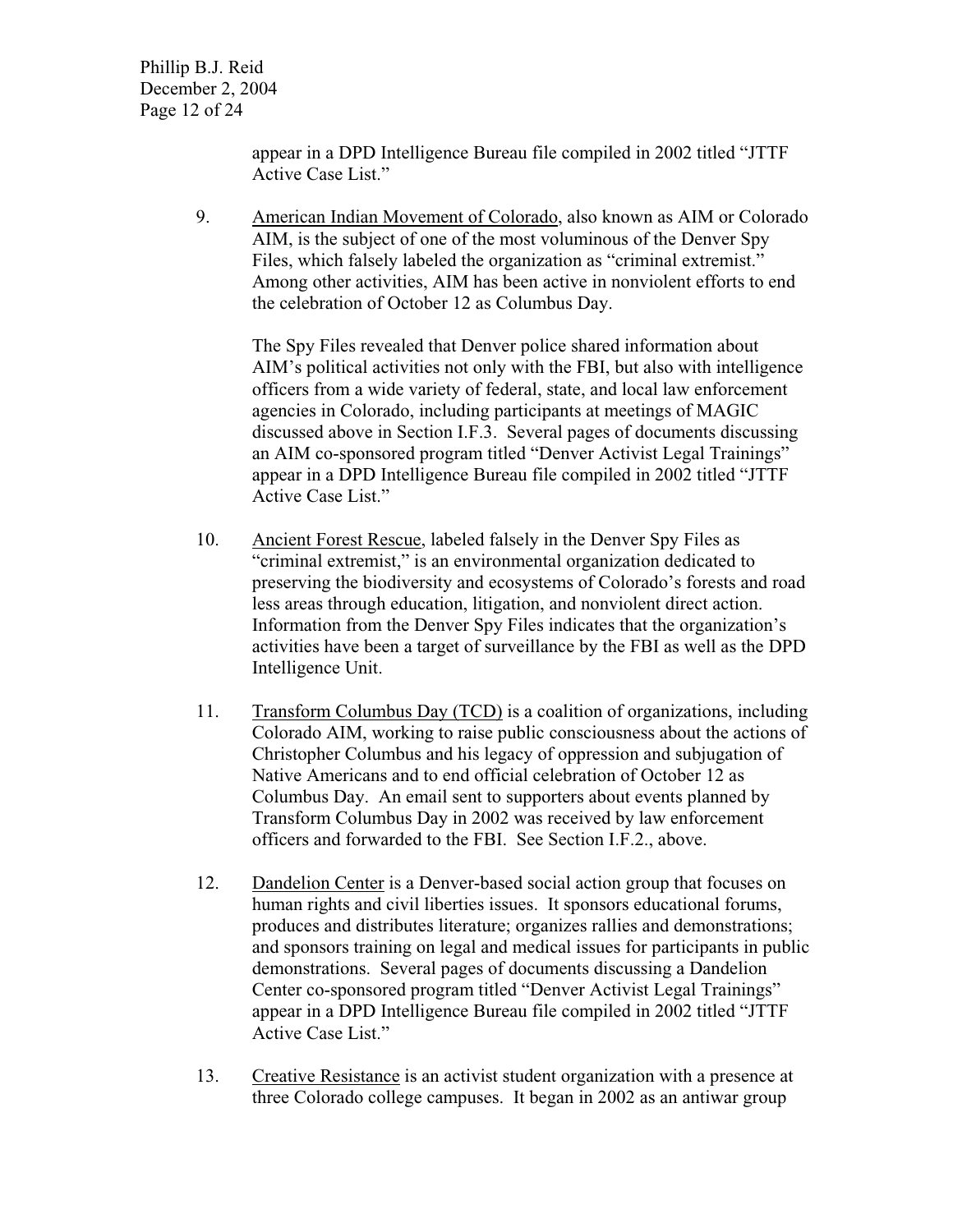Phillip B.J. Reid December 2, 2004 Page 13 of 24

> dedicated to channeling its message through creative and artistic means. In addition to organizing antiwar protests, it has appeared at committee hearings to oppose the so-called Academic Bill of Rights and has protested the activities of anti-choice groups on Colorado campuses. In the summer of 2004, as part of the program discussed in Section I.I., above, JTTF agents visited the faculty sponsor at one campus, displayed photographs of several members, and attempted to ask questions about their political activities.

14. Citizens for Peace in Space, also known as CPIS, organized in Colorado Springs in 1987 to continue the work of an earlier organization, STARS, (Committee to Stop the Arms Race in Space), and to oppose President Reagan's "Star Wars" initiative. CPIS advocates the demilitarization of outer space and works to heighten public awareness concerning the dangers of, as well as legal and moral issues surrounding, programs instituted by the United States and other nations to expand military weaponry beyond the earth's atmosphere.

CPIS members have frequently stood peacefully outside of U.S. military bases and the Air Force Academy holding signs and handing out leaflets to communicate their views on peace, nuclear weapons, and military policy. Some members such as longtime participant Bill Sulzman (see below) have also expressed their views by occasionally participating in acts of symbolic and nonviolent civil disobedience. Apparently as a result of those activities, Sulzman is listed in an FBI database as a member of a "terrorist organization." See Section I.J., above. CPIS believes that it is listed as the "terrorist organization" to which the FBI connects Mr. Sulzman.

15. Denver CopWatch is a non-violent grass-roots organization working for increased police accountability. Its volunteers – usually equipped with their trademark video cameras – monitor, photograph, and otherwise document police interactions with citizens at ordinary on-the-street encounters as well as rallies and demonstrations. Copwatch also organizes "know your rights" educational workshops; provides assistance to victims of police abuse; lobbies for police reform, and publishes reports about its observations of police conduct.

Denver Copwatch is listed in a document that appears in a DPD Intelligence Bureau file compiled in 2002 titled "JTTF Active Case List." In addition, the FBI "Intelligence Bulletin" described above in Section I.H. invited law enforcement agencies to provide their nearest JTTF with information about groups and individuals carrying out such standard Copwatch activities as videotaping police at demonstrations.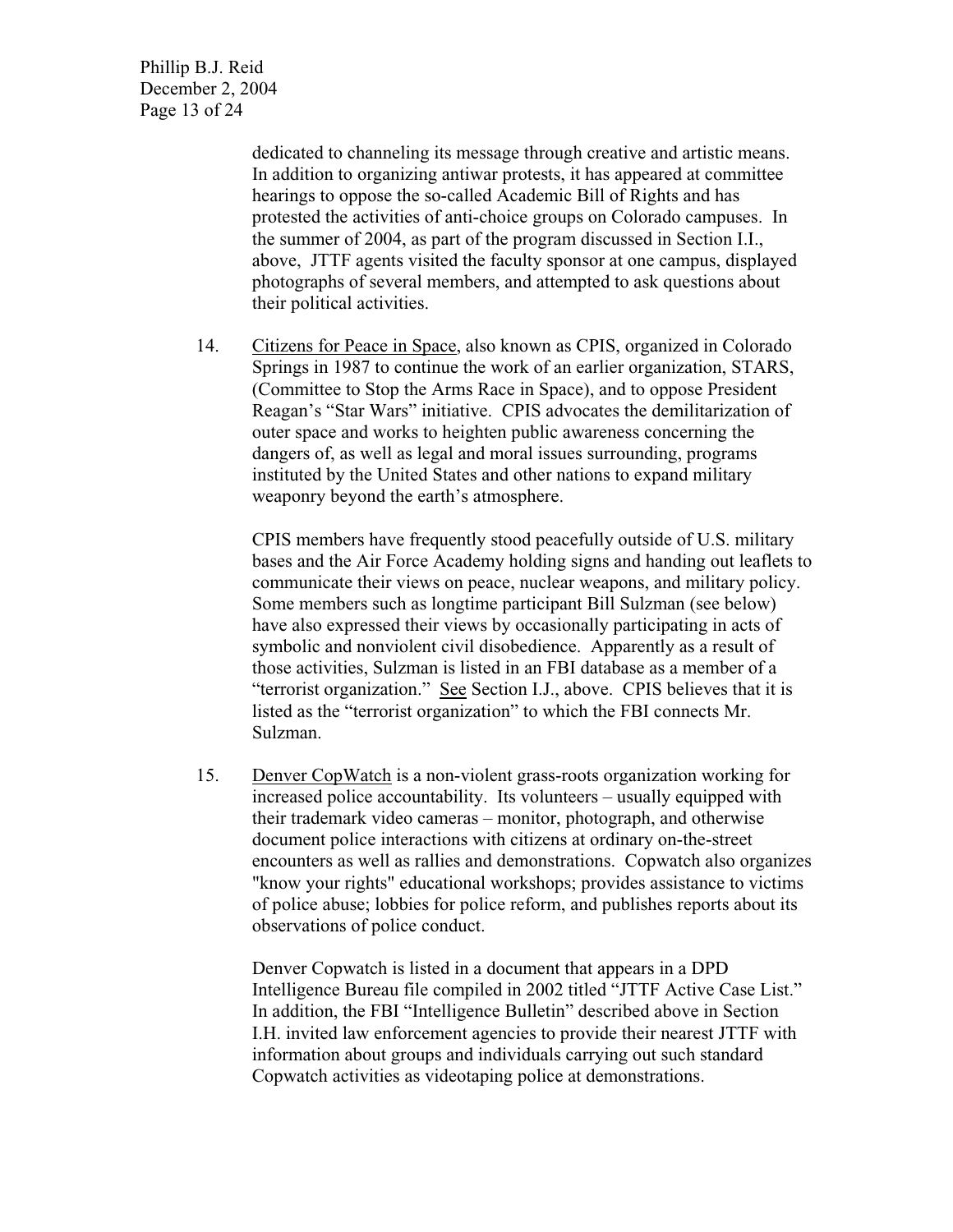Phillip B.J. Reid December 2, 2004 Page 14 of 24

> 16. Rocky Mountain Peace and Justice Center, based in Boulder, has worked for progressive social change on a variety of issues for more than twenty years. Despite the organization's consistent commitment to what it describes as "unconditional nonviolence," it was falsely labeled as "criminal extremist" in the Denver Spy Files. In 2003, undercover police officers from the City of Aurora spent several days spying on the organization's plans for symbolic civil disobedience at Buckley Air Force Base to protest the war in Iraq. Because the organization and its members are consistent participants in antiwar demonstrations, law enforcement agencies responding to the FBI "Intelligence Bulletin," see Section I.H., are likely to have provided the JTTF with information about the group's lawful organizing activities as well as any participation in peaceful civil disobedience. Rocky Mountain Peace and Justice Center is also listed in a document that appears in a DPD Intelligence Bureau file compiled in 2002 titled "JTTF Active Case List."

# **B. Requesting individuals**

This request for documents and information also covers documents referring to or relating to a number of specific individuals, who are referenced collectively as the "Requesting Individuals." Each of the Requesting Individuals has signed a notarized authorization that is provided in Appendix 1 to this letter, along with a page providing specific identifying information for each of the Requesting Individuals. The Requesting Individuals are the following persons:

- 1. Kirsten Atkins
- 2. William Sulzman
- 3. Mark Cohen
- 4. Pavlos Stavropoulos
- 5. Kerry Appel,
- 6. Sarah Bardwell
- 7. Scott Silber
- 8. Stephen Polk
- 9. Mackenzie Liman
- 10. Christopher Riederer

## **III. The Request for Information**

## **A. Definitions**

1. Requesting organizations: The term "Requesting Organizations" as used in this request for information is defined as all of the organizations identified in Section II of this letter, as well as their employees, members, and persons serving on their boards of directors.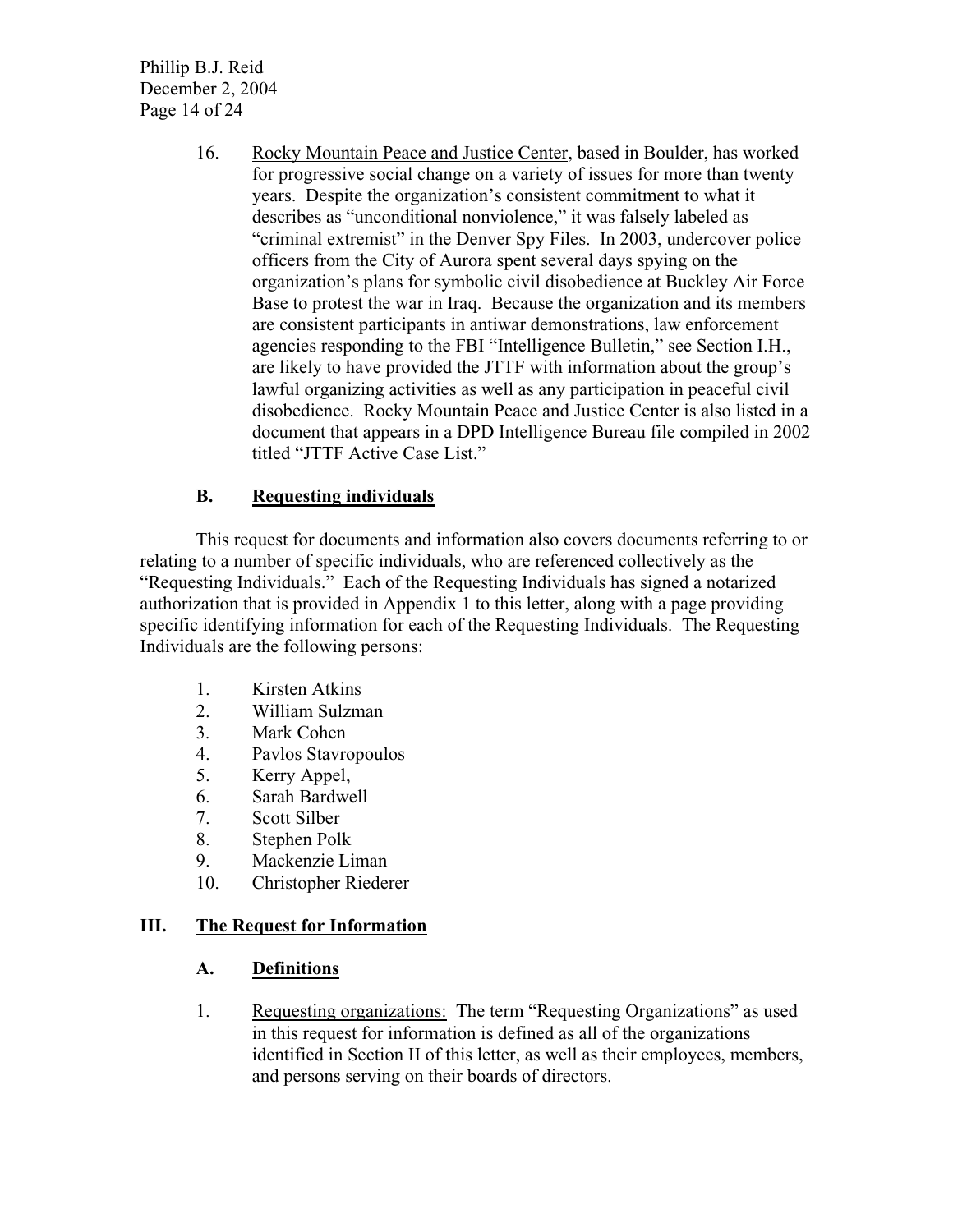Phillip B.J. Reid December 2, 2004 Page 15 of 24

- 2. Records: The term "records" as used herein includes all records or communications preserved in electronic or written form, including but not limited to correspondence, documents, data, videotapes, audio tapes, photographs, faxes, files, guidance, guidelines, evaluations, instructions, analyses, memoranda, agreements, notes, orders, policies, procedures, protocols, reports, rules, technical manuals, technical specifications, training manuals, or studies.
- 3. Activities: The term "activities" as used herein includes, but is not limited to, any activities of the Requesting Organizations or Requesting Individuals as described in Section II above, and any advocacy, provision of services, litigation, lobbying, organizing, fundraising, meetings, marches, rallies, protests, conventions, or campaigns, and any media or communications to, from or about the Requestors Organizations or Requesting Individuals in any form (including any oral, written, electronic or online communications, including but not limited to any books, pamphlets, brochures, newsletters, fundraising letters, correspondence, action alerts, e-mail, web communications, discussion groups, or listserves).

# **B. Records Requested**

The ACLU of Colorado, and the Requesting Organizations and Requesting Individuals described in Section II, seek disclosure of any records created from January, 1998, to the present, that were prepared, received, transmitted, collected and/or maintained by the Denver Division of the FBI and/or the Denver Joint Terrorism Task Force, $3$  that relate to or refer to the following:

- 1. Any records that refer to or relate to any of the Requesting Organizations or to any of the Requesting Individuals, including but not limited to records that document any monitoring, surveillance, observation, questioning, interrogation, investigation, infiltration, and/or collection of information regarding any of the Requesting Organizations or Requesting Individuals or their activities, as defined above.
- 2. Emails sent to, forwarded to, or otherwise received by the Denver Division of the FBI, the Denver Joint Terrorism Task Force, or any of the individual officers assigned to the Denver FBI or Denver JTTF, that contain addresses indicating that the emails were originally sent to persons receiving messages from an organized email group or email list that

<sup>&</sup>lt;sup>3</sup> This includes, but is not limited to, records to which officers of the Denver Division of the FBI and/or the Denver Joint Terrorism Task Force have access, such as, for example, records that may be accessible from the Denver Division in electronic form even though the data is maintained in a computer at another location. It also includes records maintained at any of the Resident Agency Offices of the Denver Division of the FBI.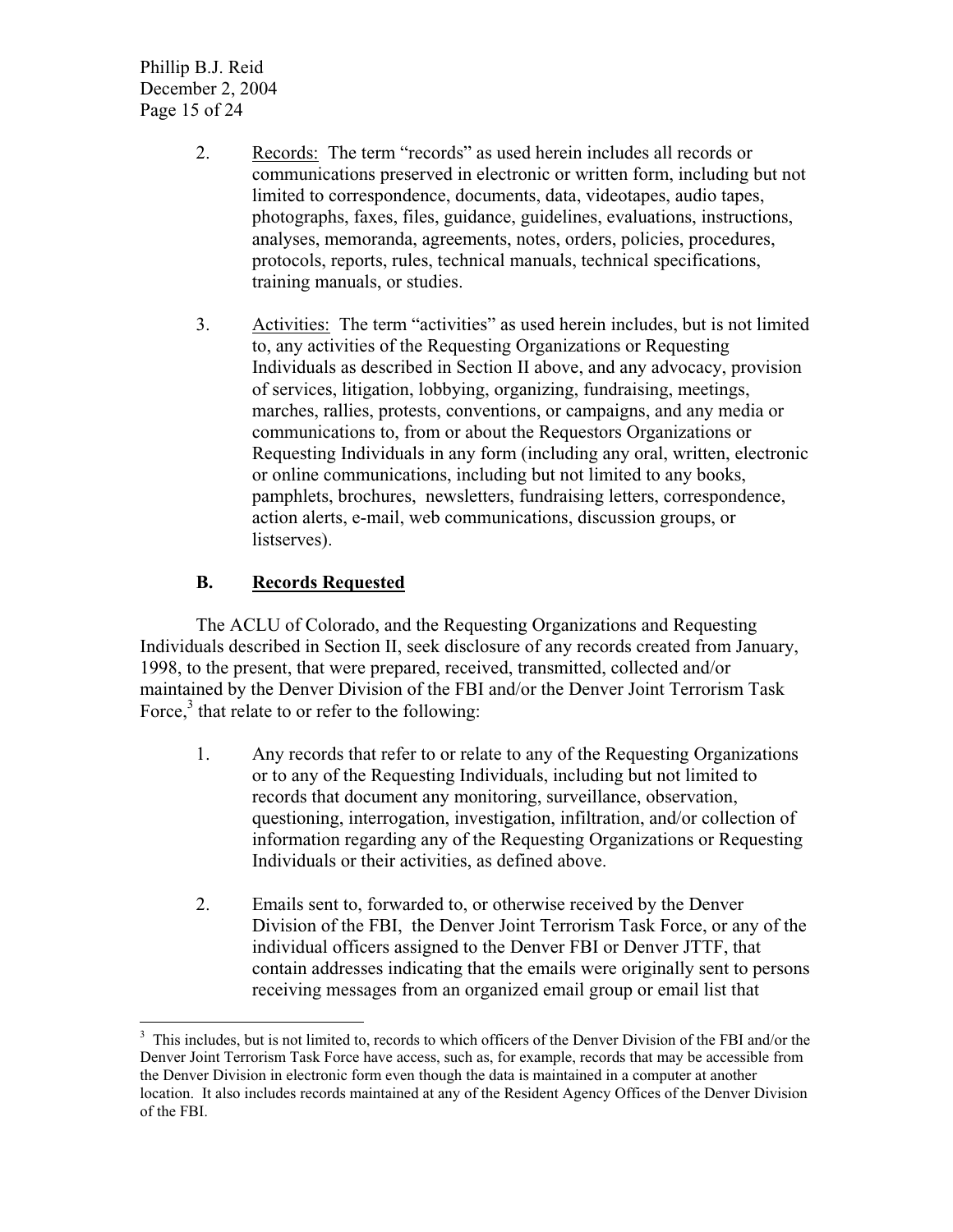Phillip B.J. Reid December 2, 2004 Page 16 of 24

> discusses or concerns social or political issues; political activism, including rallies and demonstrations; and/or announcements of activities of organizations engaged in such activity.

This request includes, but is not limited to, emails that contain text indicating that they were originally sent to participants in, or recipients of, any of the following email lists or email groups:

- a. members@rmad.org
- b. announce@rmad.org
- c. announce-dan@egroups.com
- d. waake-up@lists.Colorado.EDU
- e. action-medical@yahoogroups.com
- f. djpc-action@yahoogroups.com
- g. palestine-den@yahoogroups.com
- h. ccmep-delegation@yahoogroups.com
- i. palestine-delegation@yahoogroups.com
- j. colorado-delegation@yahoogroups.com
- k. ccmep-den@yahoogroups.com
- l. cocamep@yahoogroups.com
- m. ccmep\_announce@riseup.net
- n. ccmep@yahoogroups
- o. iraq-den@yahoogroups.com
- p. cuaf@egroups.com
- q. cuaf@yahoogroups.com
- r. coan@yahoogroups.com
- s. Colo\_Justice-Peace\_Discussion@yahoogroups.com
- t. ccjp-discuss@yahoogroups.com
- u. ccjp-announce@yahoogroups.com
- v. tcd-medical@yahoogroups.com
- w. tcd-news@yahoogroups.com
- x. denver-ana@yahoogroups.com
- 3. Any records relating to or referring to any participation by officers of the Denver Division of the FBI or the Denver Joint Terrorism Task force in meetings of the Multi-County Group Intelligence Conference, also known as MAGIC. For purposes of this request, the term "participation" includes receiving any information about what transpired or what was discussed at any meetings of MAGIC.
- 4. Any orders, agreements, or instructions to collect information about, monitor, conduct surveillance of, observe, question, interrogate, investigate, and/or infiltrate any of the Requesting Organizations or Requesting Individuals.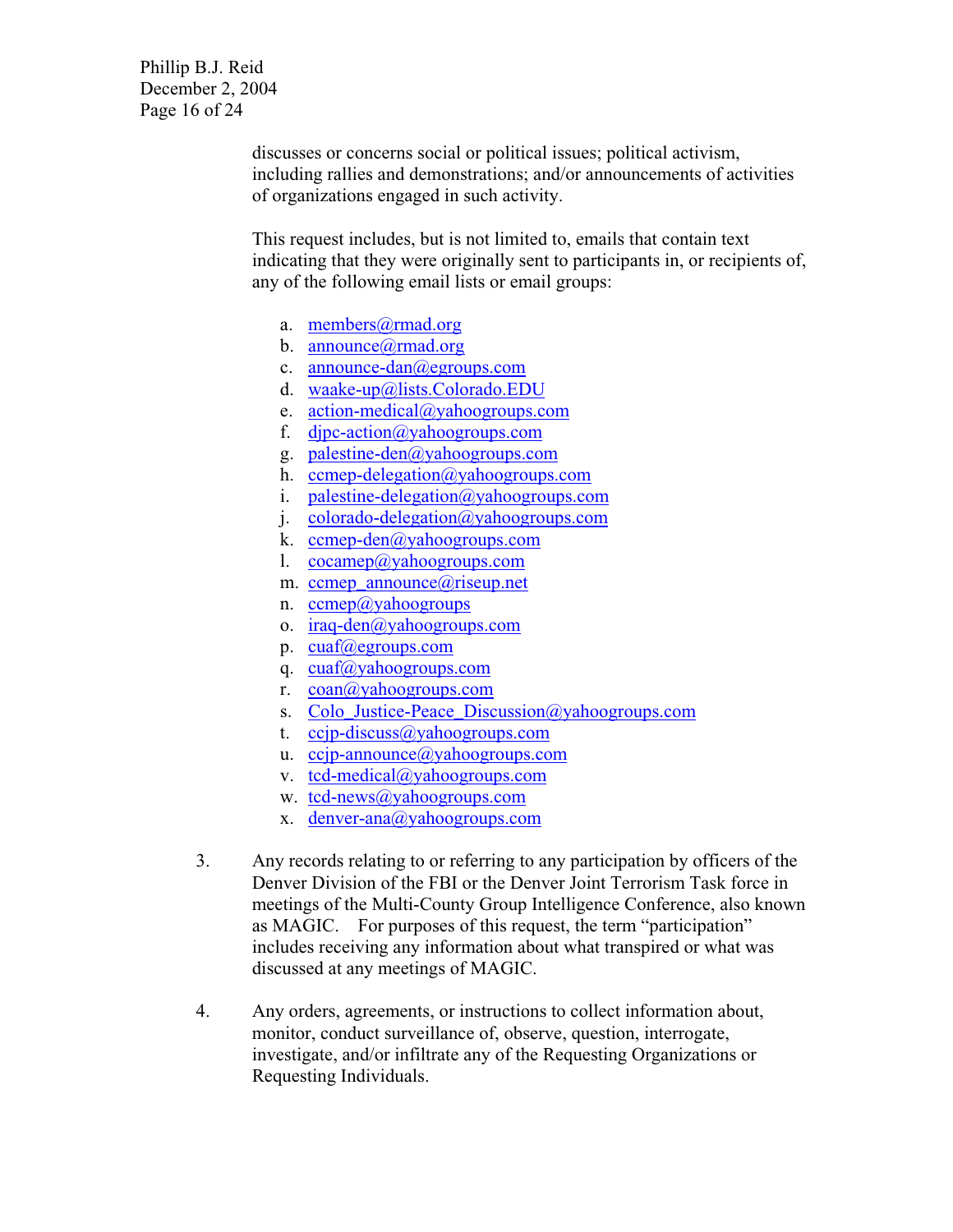Phillip B.J. Reid December 2, 2004 Page 17 of 24

- 5. Any records relating or referring to how, why or when any of the Requesting Organizations or Requesting Individuals was selected for collection of information, monitoring, surveillance, observation, questioning, interrogation, investigation, and/or infiltration.
- 6. Any records relating or referring to how collection of information about, monitoring, surveillance, observation, questioning, interrogation, investigation, and/or infiltration of any of the Requesting Organizations or Requesting Individuals was or will be conducted;
- 7. Any records relating to or referring to the names of any federal, state, or local government agencies that participate or have participated in any monitoring, surveillance, observation, questioning, interrogation, investigation, infiltration, and/or collection of information regarding any of the Requesting Organizations or Requesting Individuals.
- 8. Any records relating or referring to the specific role of the National Joint Terrorism Task Force or any local Joint Terrorism Task Force in any collection of information about, monitoring, surveillance, observation, questioning, interrogation, investigation and/or infiltration of any of the Requesting Organizations or Requesting Individuals.
- 9. Any records relating or referring to the specific role of any federal, state, or local government agency participating in any collection of information about, monitoring, surveillance, observation, questioning, interrogation, investigation, and/or infiltration of any of the Requesting Organizations or Requesting Individuals.
- 10. Any records relating or referring to how records about any of the Requesting Organizations or Requesting Individuals have been, will be, or might be used.
- 11. Any policies or procedures for analyzing records about any of the Requesting Organizations or Requesting Individuals.
- 12. Any policies or procedures for cross-referencing records about any of the Requesting Organizations or Requesting Individuals with information contained in any database.
- 13. Any policies or procedures for cross-referencing records about any of the Requesting Organizations or Requesting Individuals with information about any other organizations or individuals.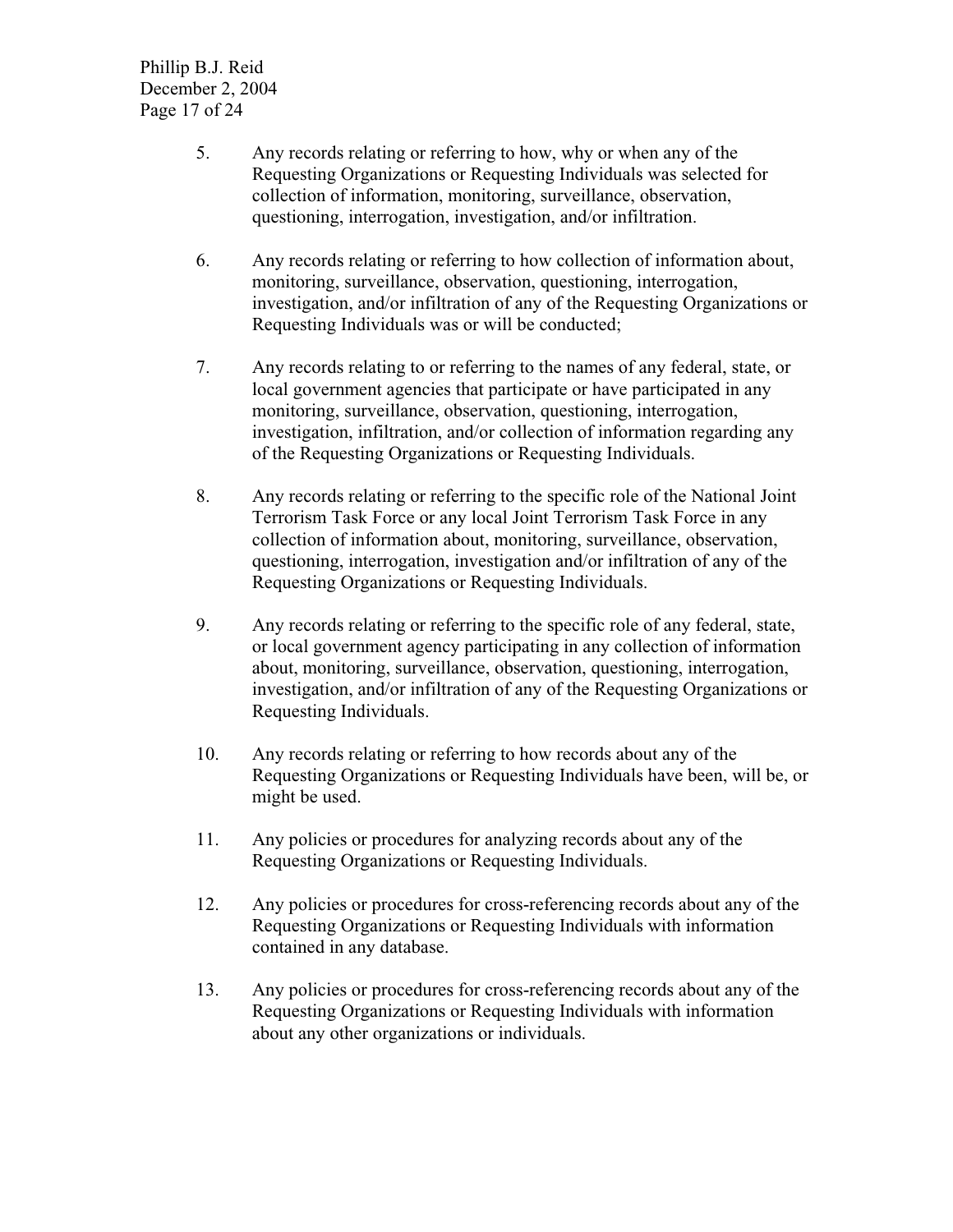Phillip B.J. Reid December 2, 2004 Page 18 of 24

- 14. Any policies or procedures for cross-referencing records about any of the Requesting Organizations or Requesting Individuals with any other information not covered in numbers 12 and 13 above.
- 15. Any policies or procedures regarding retention of records about any of the Requesting Organizations or Requesting Individuals.
- 16. Any records referring or relating to the destruction of records about any of the Requesting Organizations or Requesting Individuals, including any policies permitting or prohibiting the destruction of records.
- 17. Any records referring or relating to how records about any of the Requesting Organizations or Requesting Individuals were destroyed or might be destroyed in the future.
- 18. Any records referring or relating to the recipient(s) of records about any of the Requesting Organizations or Requesting Individuals.
- 19. Any policies or procedures in place to protect the privacy of records that refer or relate to the employees, members, and/or board of directors of any of the Requesting Organizations.
- 20. Any records relating or referring to how, why or when collection of information about, monitoring, surveillance, observation, questioning, interrogation, investigation, and/or infiltration of any of the Requesting Organizations or Requesting Individuals was or will be suspended or terminated.

#### **IV. Limitation of Processing Fees**

The ACLU of Colorado requests a limitation of processing fees because it does not seek the requested records for commercial use and because it qualifies as a representative of the news media. See 5 U.S.C.  $\S 552(a)(4)(A)(ii)(II)$  ("fees shall be limited to reasonable standard charges for document duplication when records are not sought for commercial use and the request is made by . . . a representative of the news media . . ."); see also 28 C.F.R.  $\S$   $\S$  16.11(c)(1)(i), 16.11(d)(1) (search and review fees shall not be charged to "representatives of the news media."). As a "representative of the news media," the ACLU fits within this statutory and regulatory mandate. Fees associated with the processing of this request should, therefore, be limited accordingly.

First, the ACLU of Colorado does not seek disclosure of the records for commercial use. The ACLU of Colorado is a "non-profit, non-partisan, public interest organization." See Judicial Watch, Inc., v. Rossotti, 326 F.3d 1309, 1310 (D.C. Cir. 2003). In addition, the ACLU of Colorado intends to make any information disclosed as a result of this FOIA available to the public at no cost.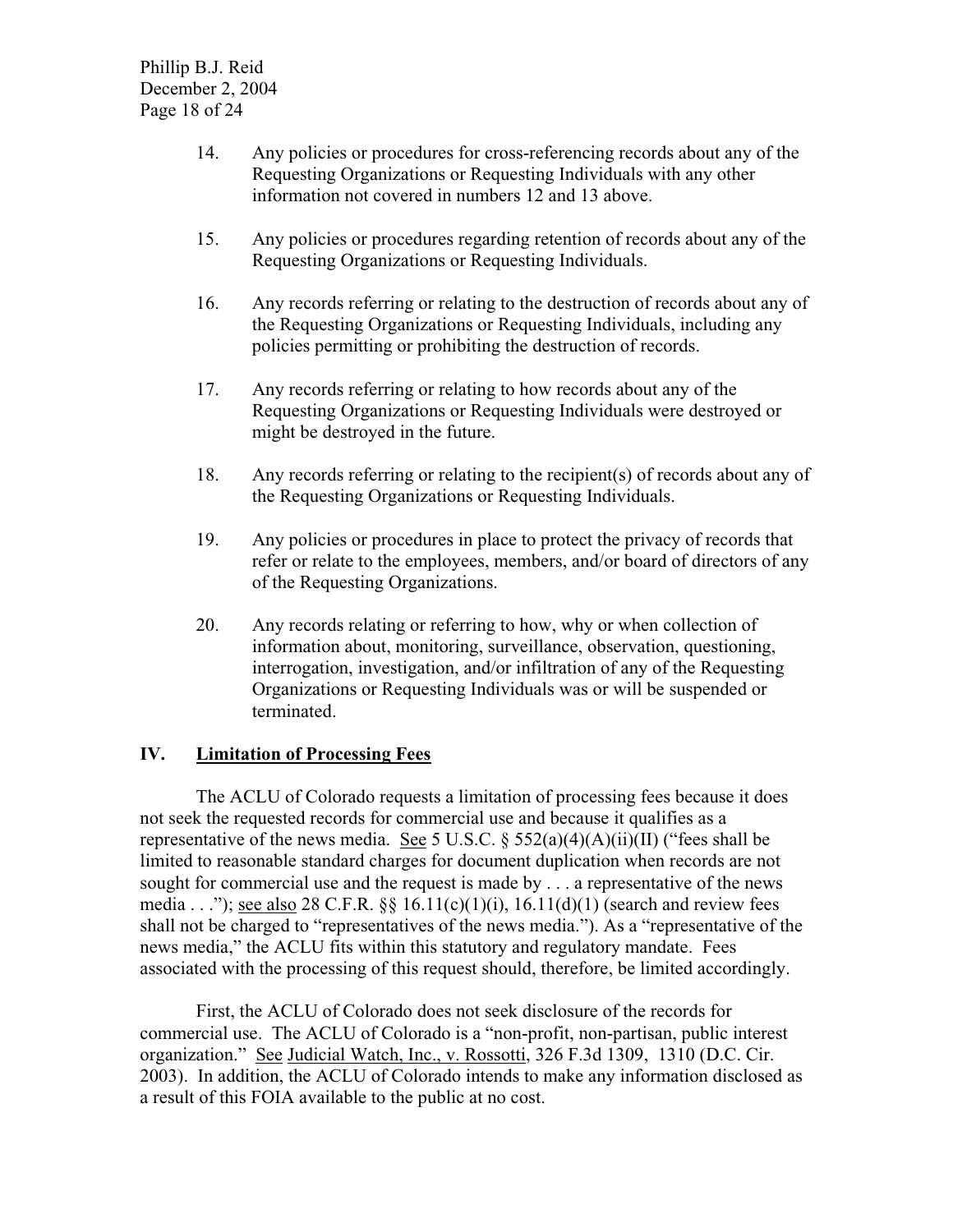Phillip B.J. Reid December 2, 2004 Page 19 of 24

Second, the ACLU of Colorado meets the applicable definition of a representative of the news media. It is "an entity that gathers information of potential interest to a segment of the public, uses its editorial skills to turn raw materials into a distinct work, and distributes that work to an audience." National Security. Archive v. Department of Defense, 880 F.2d 1381, 1387 (D.C. Cir. 1989).

The ACLU of Colorado is part of a national organization, the American Civil Liberties Union (ACLU), which is dedicated to the defense of civil liberties. Dissemination of information to the public is a critical and substantial component of the ACLU's mission and work. Specifically, the ACLU publishes newsletters, news briefings, right-to-know documents, and other educational and informational materials that are broadly disseminated to the public. Such material is widely available to everyone, including individuals, tax-exempt organizations, not-for-profit groups, law students and faculty, for no cost or for a nominal fee through its public education department. The ACLU also disseminates information through its heavily subscribed web site: http://www.aclu.org/. The web site addresses civil liberties issues in depth, provides features on civil liberties issues in the news, and contains many hundreds of documents relating to the issues on which the ACLU is focused. The website specifically includes features on information obtained through the FOIA. See, e.g., www.aclu.org/patriot foia and see www.aclu.org/torturefoia. The ACLU also publishes an electronic newsletter, which is distributed to subscribers by e-mail. In addition, the ACLU makes archived material available at the American Civil Liberties Union Archives, Public Policy Papers, Department of Rare Books and Special Collections, Princeton University Library. Moreover, after ACLU publications are disseminated to relevant groups across the country, they often circulate them to their members or to additional groups and organizations.

The ACLU of Colorado intends to share the information obtained in response to this request for records with the national ACLU for use in any and all of the publications and communications described here.

In addition, the ACLU of Colorado engages directly in the activities that qualify it as a representative of the news media. For example, it maintains a web site, www.coloradoaclu.org, which features extensive coverage of the specific civil liberties issues related to political surveillance that prompt this request for records. It also regularly publishes a newsletter that has featured regular editorial coverage of similar issues. Depending on the results of this request for records, the ACLU of Colorado intends to disseminate the results to the public, not only by sharing the information with the national ACLU and the other 52 ACLU affiliates and national chapters around the country, but also on the ACLU of Colorado website and through the ACLU of Colorado newsletter. Accordingly, the ACLU of Colorado fulfills the test articulated in the National Security Archive decision quoted above. See also Electronic Privacy Information Center. v. Department of Defense, 241 F.Supp.2d 5, 10-15 (D.D.C. 2003)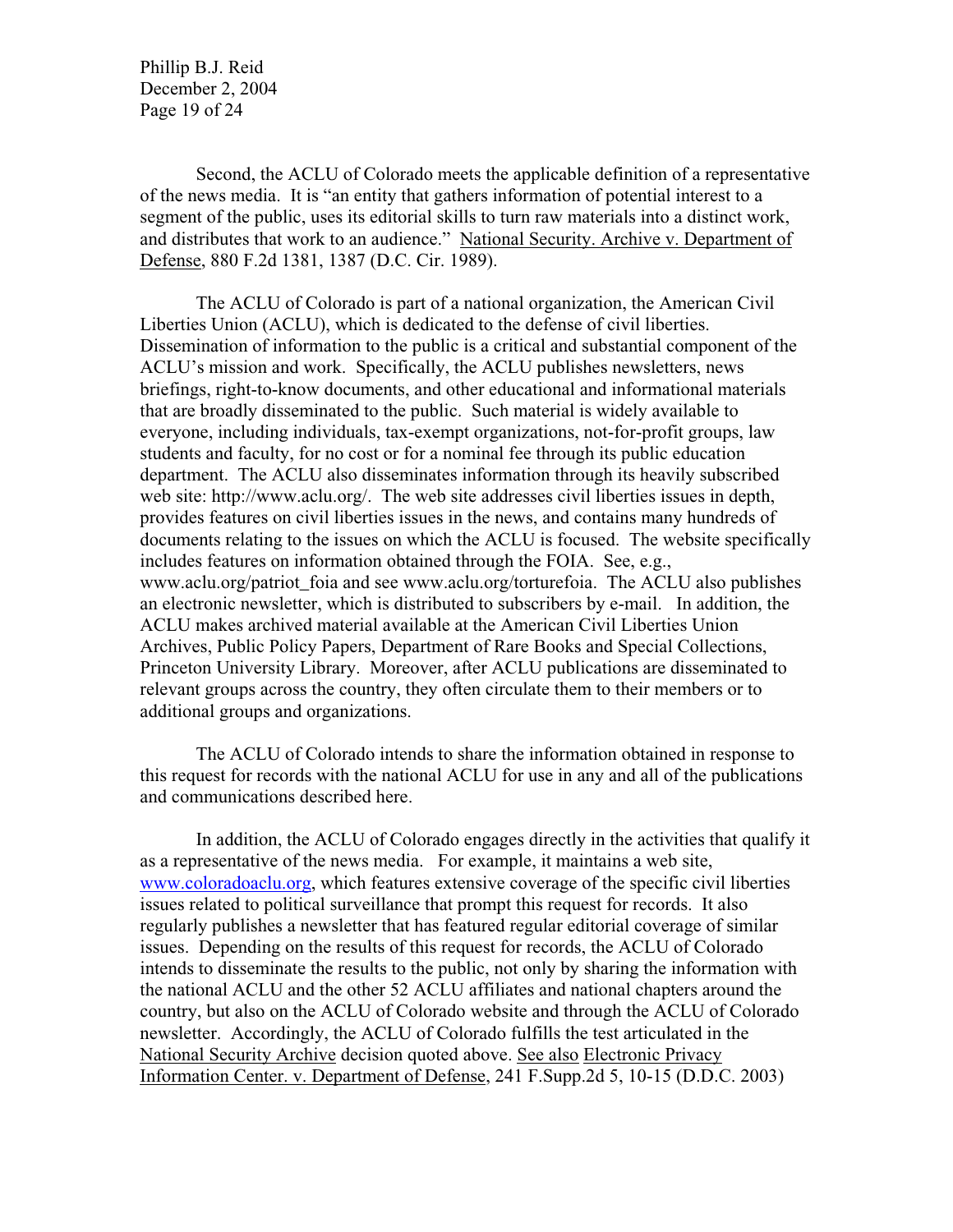Phillip B.J. Reid December 2, 2004 Page 20 of 24

(finding non-profit public interest group that disseminated an electronic newsletter and published books was a "representative of the media" for purposes of FOIA).

## **V. Waiver of All Costs**

The ACLU of Colorado also requests a waiver of all costs, pursuant to the provision of the Freedom of Information Act that provides as follows:

Documents shall be furnished without any charge . . . if disclosure of the information is in the public interest because it is likely to contribute significantly to public understanding of the operations or activities of the government and is not primarily in the commercial interest of the requester.

5 U.S.C. §552(a)(4)(A)(iii). Disclosure in this case meets the statutory criteria, and a fee waiver would fulfill Congress's legislative intent in amending FOIA. See Judicial Watch, Inc. v. Rossotti, 326 F.3d 1309, 1312 (D.C. Cir. 2003) ("Congress amended FOIA to ensure that it be 'liberally construed in favor of waivers for noncommercial requesters.'").

Disclosure of the requested information is in the public interest. This request will further public understanding of government conduct; specifically, the FBI's political surveillance of political views, activities, and associations of groups and individuals who do not constitute any threat and have no connection to terrorism. This type of government activity concretely affects many individuals and groups and implicates basic privacy, free speech, and associational rights protected by the Constitution.

Moreover, disclosure of the requested information will aid public understanding of the implications of the Department of Justice's recent decision to relax guidelines that previously restricted the FBI's ability to spy on organizations without a threshold showing of suspected criminal activity. These restrictions were created in response to the Hoover-era FBI's scandalous spying on politically active individuals and organizations, despite the complete lack of evidence that such individuals and organizations had been involved in any unlawful behavior. Understanding the current scope of the FBI's monitoring of the expressive activities and associations of groups and organizations that are not involved in serious criminal activity or terrorism is, therefore, crucial to the public's interest in understanding the consequences of the Department of Justice's important change in policy.

As a nonprofit organization and "representative of the news media" as discussed in Section IV, the ACLU of Colorado is well-situated to disseminate information it gains from this request to the general public; to the individuals and organizations whose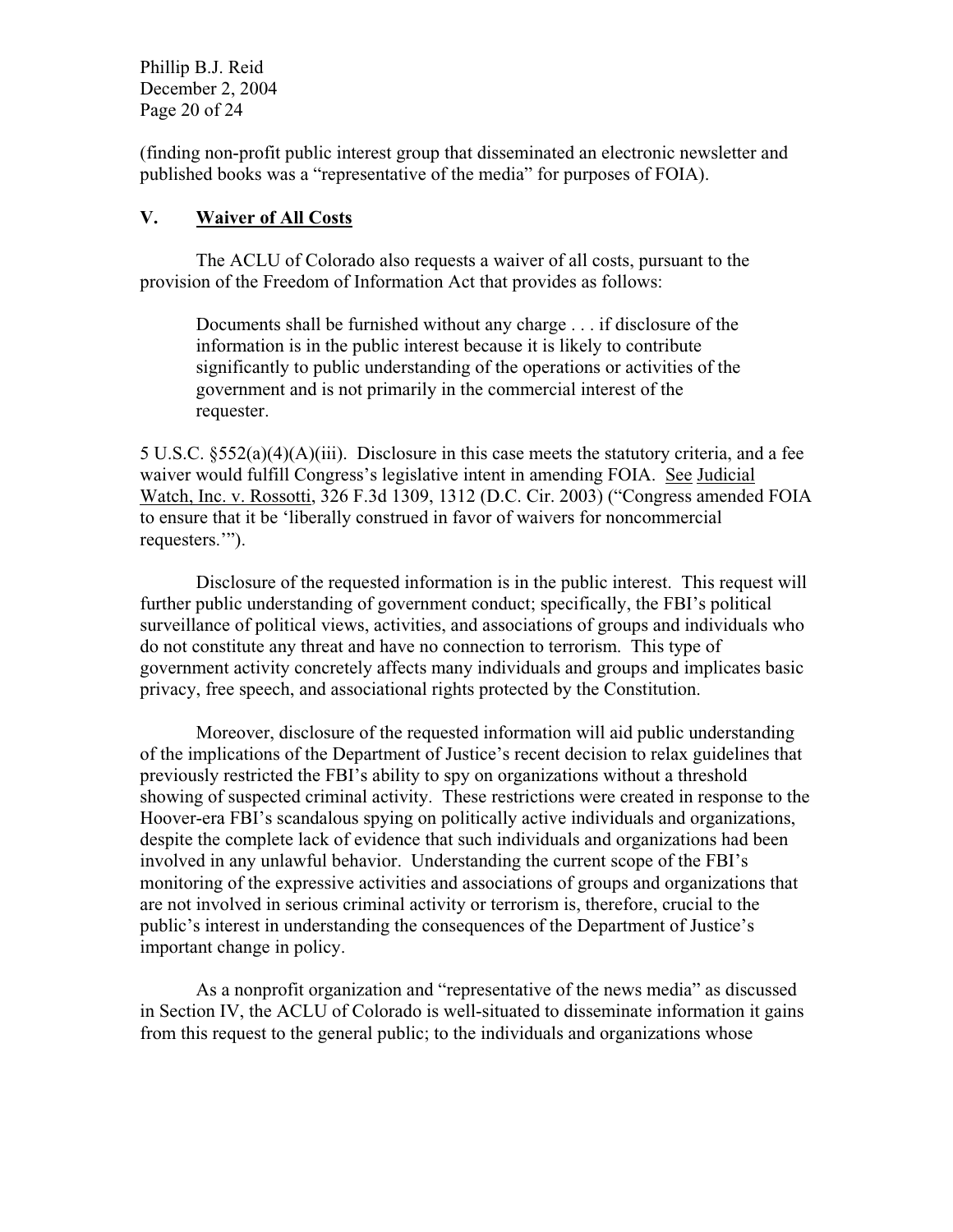Phillip B.J. Reid December 2, 2004 Page 21 of 24

political views and activities subject them to monitoring under the FBI's current practices; and to groups that protect civil liberties and constitutional rights.<sup>4</sup>

The records requested are not sought for commercial use, and the ACLU of Colorado plans to disseminate the information disclosed as a result of this FOIA request through the channels described in Section IV. As also stated in Section IV, the ACLU of Colorado will make any information disclosed as a result of this FOIA available to the public at no cost.

### **VI. Request for Expedited Processing**

The ACLU of Colorado requests expedited processing of this request. The Freedom of Information Act and Department of Justice regulations provide for expedited processing in the circumstances presented here. The applicable regulation of the Department of Justice provides in relevant part:

Expedited Processing. (1) Requests and appeals will be taken out of order and given expedited treatment whenever it is determined that they involve: . . . .

(ii) An urgency to inform the public about an actual or alleged government activity, if made by a person primarily engaged in disseminating information; or

. . . .

(iv) A matter of widespread and exceptional media interest in which there exist possible questions about the government's integrity which affect public confidence.

28 C.F.R.  $\S$  16.5(d)(1)(ii), (iv). The ACLU of Colorado is entitled to expedited processing on the basis of Subsection (ii) as well as Subsection (iv).

# **A. 28 C.R.R. § 16.5(d)(1)(ii)**

Subsection (ii) applies here because the ACLU of Colorado is "primarily engaged in disseminating information," and there is an urgency to inform the public about the actual and alleged activities of the FBI and the JTTF in the Colorado area. As explained

<sup>&</sup>lt;sup>4</sup> Because the national ACLU clearly meets the standard for a waiver of costs, fees associated with responding to FOIA requests are regularly waived for the ACLU. For example, the Department of Health and Human Services granted a fee waiver to the ACLU with regard to a FOIA request submitted in August of 2004. In addition, the Office of Science and Technology Policy in the Executive Office of the President said it would waive the fees associated with a FOIA request submitted by the ACLU in August 2003. In addition, three separate agencies, the Federal Bureau of Investigation, the Office of Intelligence Policy and Review, and the Office of Information and Privacy in the Department of Justice did not charge the ACLU fees associated with a FOIA request submitted by the ACLU in August 2002.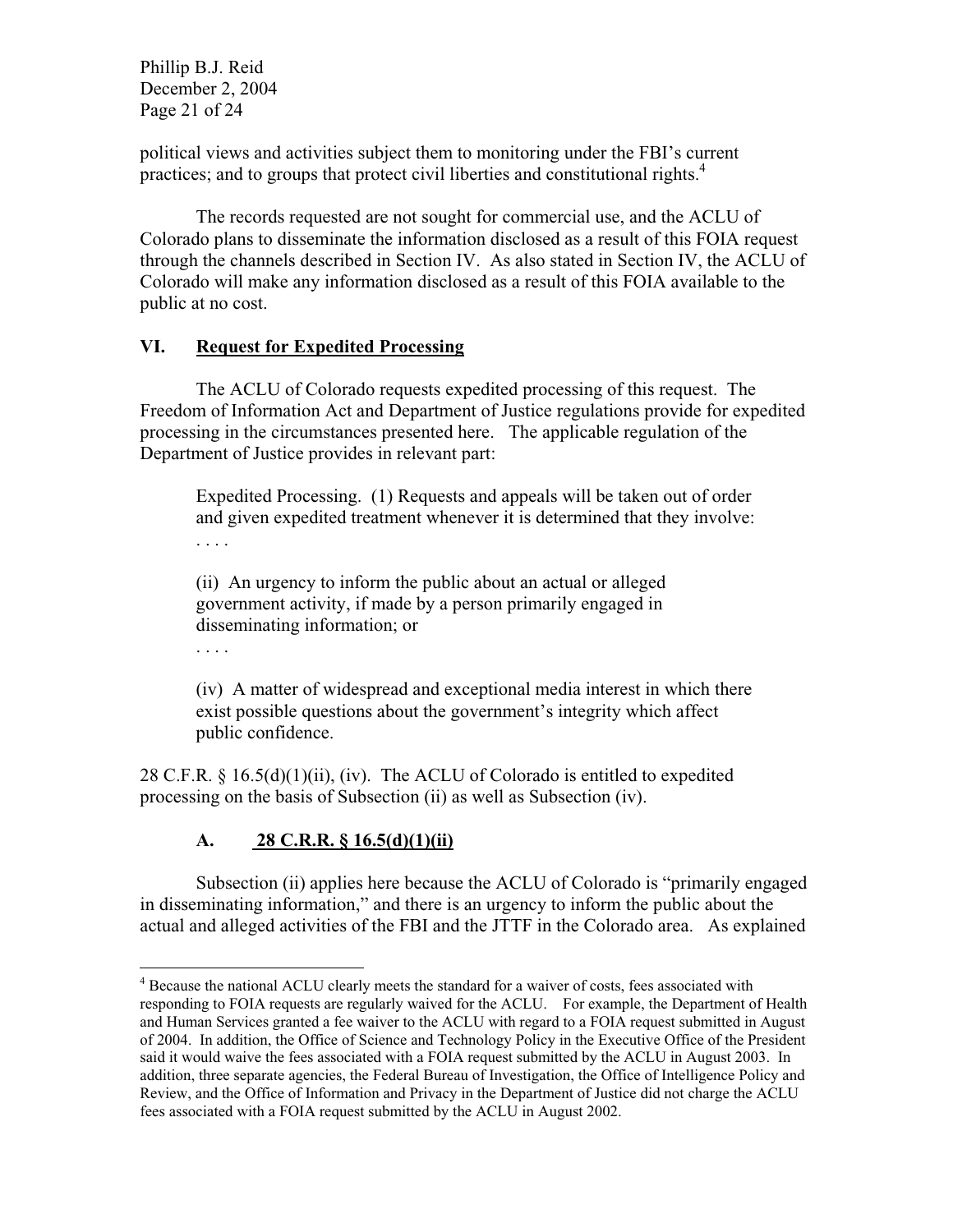Phillip B.J. Reid December 2, 2004 Page 22 of 24

earlier in Section IV, the ACLU of Colorado must be considered a representative of the news media for FOIA purposes. In addition to dissemination activities carried out through the national ACLU and its publications and web site, the Colorado ACLU's web site, the ACLU of Colorado newsletter, and the other activities discussed in Section IV also demonstrate that the ACLU of Colorado is primarily engaged in disseminating information. The ACLU of Colorado web site, in particular, disseminates detailed and comprehensive information about the issues that are the subject of this FOIA request. This detailed information includes posting original documents obtained from government agencies as well as original documents obtained in the Spy Files lawsuit that provide concrete documentary examples of the kind of political surveillance that prompts this request for government information.

In addition, the ACLU of Colorado also operates a speaker's bureau that disseminates information on civil liberties issues to a variety of community groups and organizations. The ACLU of Colorado disseminates news releases about developments in ACLU litigation and other civil liberties issues. The Legal Director and Executive Director of the ACLU of Colorado regularly and frequently communicate with representatives of the news media to disseminate information and analysis of about civil liberties issues; ACLU of Colorado litigation; and other ACLU activities. The ACLU of Colorado further disseminates information by regularly sending "action alerts" to its members and other individuals throughout Colorado to apprise them of such issues as proposed or pending legislation that may implicate civil liberties issues. It also disseminates information through the national ACLU web site at www.aclu.org, which posts news releases issued by the ACLU of Colorado and contains links that lead web surfers to the Colorado web site. The ACLU of Colorado further disseminates information by providing special-issue projects of the national ACLU with information on civil liberties developments in Colorado on particular issues, which the national ACLU then compiles into larger reports discussing developments in multiple states, which are then disseminated by the national ACLU as well as the ACLU of Colorado.

This request implicates a matter of urgent public concern: the consequences of recent changes in government policy that has likely resulted in increased political surveillance of organizations and individuals who do not constitute a threat. Such government activity poses the risk of chilling the exercise of First Amendment rights of speech and association as well as implicating the right of privacy. It may well violate rights protected by the Constitution. This is especially true if the requested records reveal that individuals and organizations are being targeted because they express particular viewpoints, or because of their religion or nationality, which may well violate rights protected by the Due Process and Equal Protection Clauses as well as the First Amendment. Requests for information bearing upon potential violations of the Constitution require an immediate response so that any violations are stopped, future violations are prevented, and so that the deterrent effect on targeted groups, which chills their willingness to participate in public affairs and political activity, can be halted.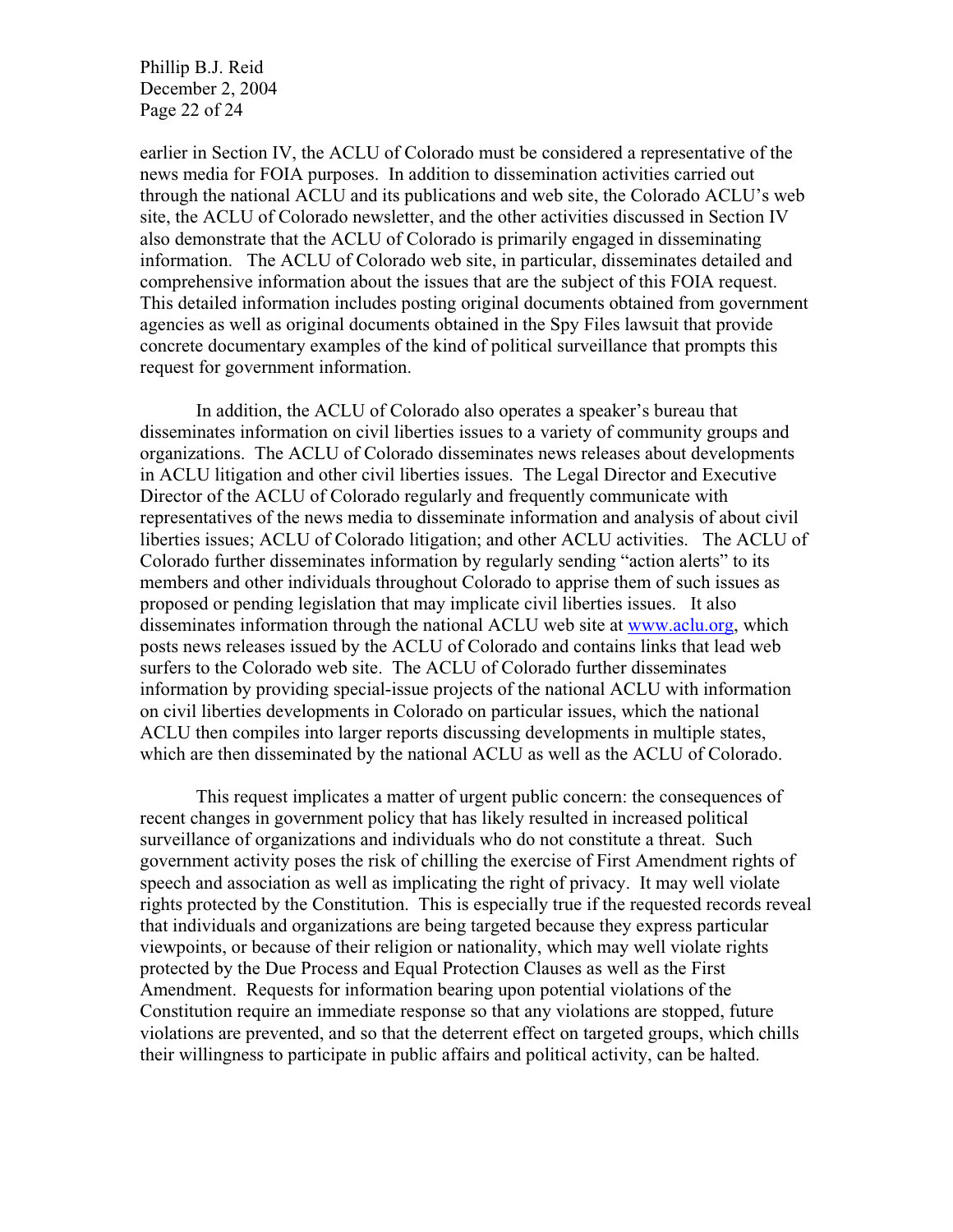Phillip B.J. Reid December 2, 2004 Page 23 of 24

As explained below, the subject of government agencies collecting dossiers on political beliefs, associations and activities that have no connection to criminal activity is a subject of widespread media interest. That in itself provides grounds for urgency. In addition, the FBI has denied that it collects information about the political activities of persons who do not constitute a threat. To the extent that the requested records demonstrate otherwise, there is additional urgency to inform the public about a matter in which public officials have not been candid.

#### **B. 28 C.F.R. § 16.5(d)(1)(iv)**

The ACLU of Colorado is also entitled to expedited processing because the information sought in this request relates to "a matter of widespread and exceptional media interest in which there exist possible questions about the government's integrity which affect public confidence." 28 C.F.R  $\S$  16.5(d)(1)(iv). This request clearly meets these standards.

There is a widespread and exceptional media interest in the issue of law enforcement agencies collecting information on how persons exercise their First Amendment rights. The controversy over the Denver Spy Files generated intense media interest, in Colorado and around the country. There has also been widespread and continuing media interest in the question whether other law enforcement agencies around the country, including the FBI and the Joint Terrorism Task Force, have been engaging in similar information collection. There has been intense media interest in the question whether the Joint Terrorism Task Force is targeting individuals and groups for monitoring and surveillance on the basis of religion, political viewpoint, and nationality. Citations to some of the extensive news coverage of the Spy Files controversy, political spying in general, and allegations of political spying by the JTTF, are provided in Appendix 2 to this letter, which contains citations to more than 250 articles about these issues published since the beginning of 2002.

In addition, the subject of this request clearly raises possible questions about the government's integrity which affect public confidence. The potential targeting of individuals and groups on the basis of group membership, religion, political viewpoints or nationality raises many questions about the government's integrity and affects public confidence in a profound way. The government's – and particularly the FBI's – treatment of persons on the basis of their political viewpoints is a critical issue with a long history dating back at least several generations. Questions about the government's integrity in these areas substantially affect the public's confidence in the government's ability to protect all of its citizens. It also affects the public's confidence in law enforcement and the legal system. This issue has been of concern to lawmakers, including three members of the House of Representatives who asked the Justice Department to investigate whether the JTTF was engaging in "systematic political harassment and intimidation of legitimate antiwar protesters." See, e.g., Eric Lichtblau, Inquiry into F.B.I. Question Is Sought, N.Y.Times August 18, 2004, at A16.